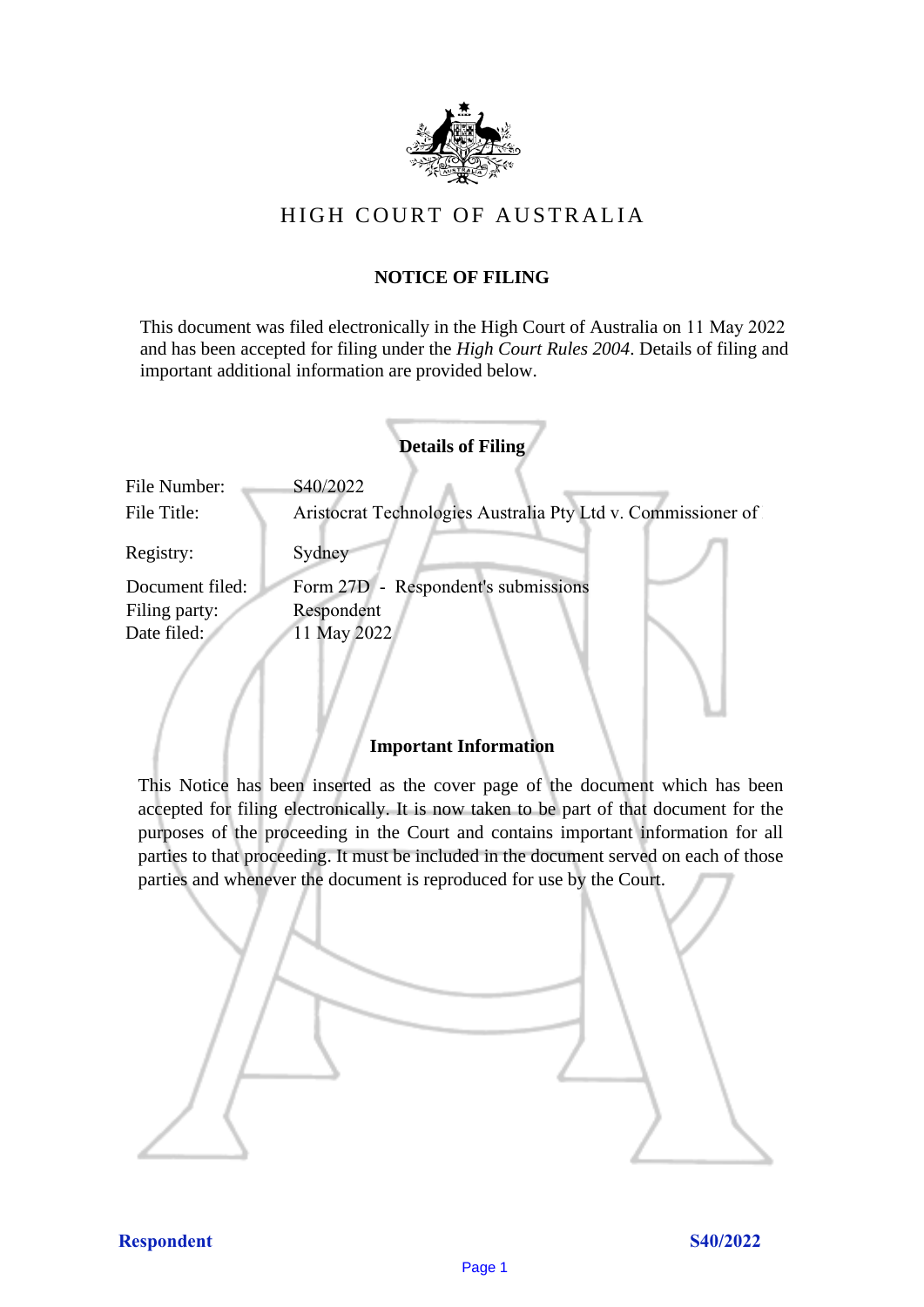# **IN THE HIGH COURT OF AUSTRALIA SYDNEY REGISTRY** S40/2022

# **BETWEEN: ARISTOCRAT TECHNOLOGIES AUSTRALIA PTY LTD ACN 001 660 715**

Appellant

### **AND: COMMISSIONER OF PATENTS**

Respondent

#### **RESPONDENT'S SUBMISSIONS**

### **PART I CERTIFICATION**

10 1. These submissions are in a form suitable for publication on the internet.

### **PART II ISSUES**

- 2. The issue raised by this appeal is whether the invention claimed in claim 1 of Australian Innovation Patent No 2016101967 (the **967 Patent**) is a "*manner of manufacture*" for the purposes of s 18(1A)(a) of the *Patents Act 1990* (Cth) (the **Act**).
- 3. For the reasons outlined below, the respondent (the **Commissioner**) contends that:
- (a) this requires a definition of the allegedly patentable invention, which depends upon the construction of the claim in the light of the specification as a whole and the relevant prior art, which in this case is the common general knowledge, and is to be determined as a matter of substance, not merely by the form of the claim; RESPONDENT IS COMMISSIONER AT EXECUTE AND SUGGEONS ARE CONSULTED SET AND SUGGEONS SUGGEONS ARE INTO A A SURFACT THE CONSULTED SET AND A SURFACT AND A SURFACT AND A SURFACT AND A SURFACT AND A SURFACT AND A SURFACT CONSULT
- 20 (b) so characterised, the invention in claim 1 of the 967 Patent is an abstract idea, being a scheme or set of rules for playing a game, implemented using conventional computer technology for its well-known and well-understood functions; and
	- (c) such an "*invention*" is not a proper subject of letters patent according to the principles developed for the application of s 6 of the *Statute of Monopolies*, and is thereby not a "*manner of manufacture*" for the purposes of s 18(1A)(a).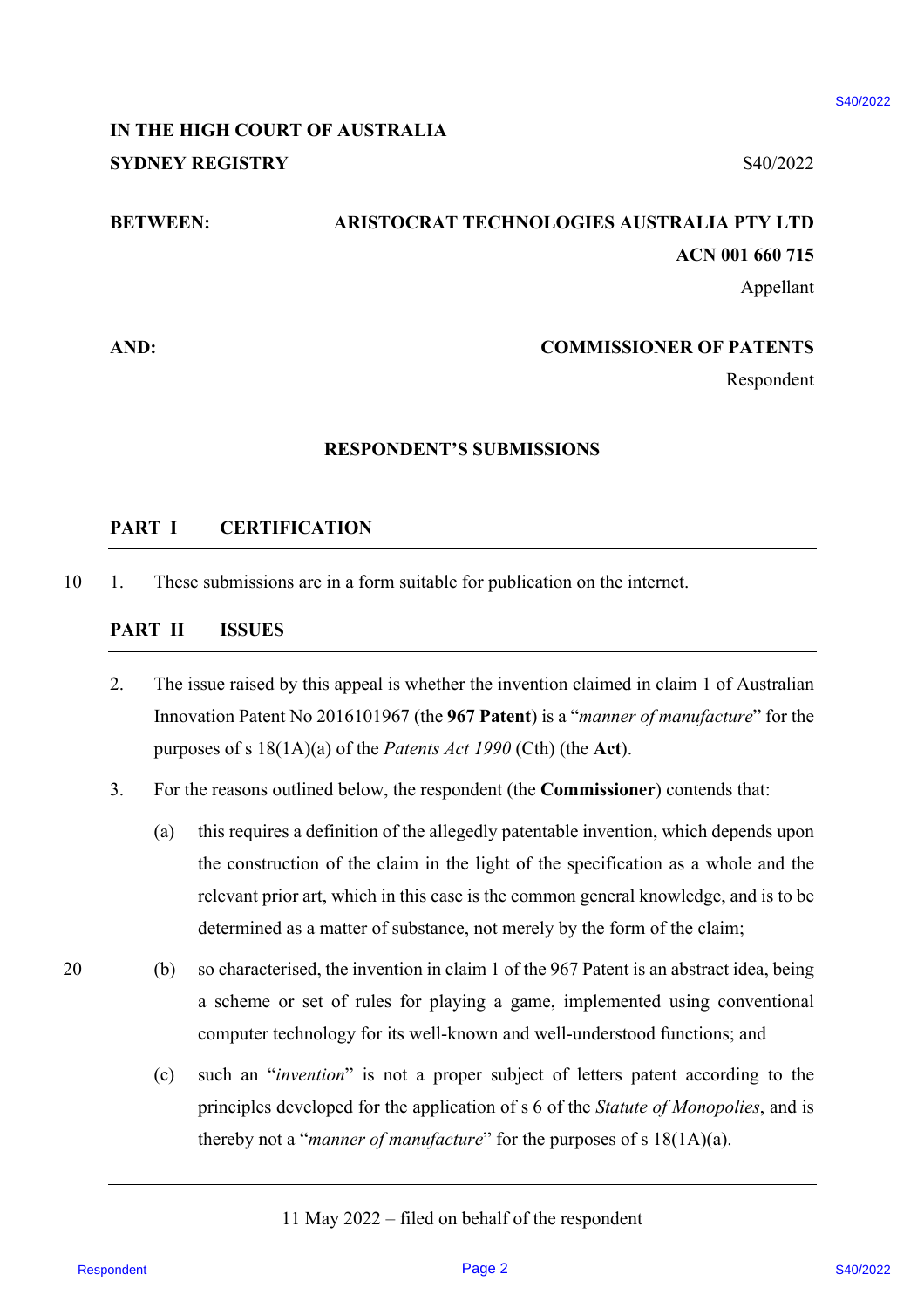4. The Commissioner disagrees with the issues formulated by the appellant (**Aristocrat**) in Part II of its submissions (**AS**). Properly understood, the Full Court's approach involved the application of the principles of manner of manufacture laid out by this Court; did not wrongly inquire into novelty or inventive/innovative step; and properly directed attention to the invention as claimed, considered as a matter of substance, not form.

#### **PART III JUDICIARY ACT 1903 S 78B**

5. No notice is required to be given under s 78B of the *Judiciary Act 1903* (Cth).

### **PART IV CONTESTED FACTS**

- 6. The Commissioner adds the following to the narrative statement of facts in AS Part V.
- 10 7. As to AS [7], the proper characterisation of the invention in claim 1 of the 967 Patent is at the heart of the issue raised by this appeal and is not merely a question of fact.
- 8. As to AS [8], the statement of the common general knowledge is incomplete. At the priority date, a "*gaming machine*" or **EGM** typically consisted of a number of standard hardware and software components, including a display; credit input and output mechanisms; meters for monitoring credits; a random number generator; buttons for user interaction; and a "*game controller*" comprising a processor and memory for executing software to implement the game: PJ [30]-[31] (CAB 15-16); FCJ [7] (CAB 72). These corresponded with integers 1.1 to 1.6 of claim 1 of the 967 Patent as identified by the Courts below: PJ [69] (CAB 25-26); FCJ [6], [131] (CAB 71-72, 108-109). Thus the 20 hardware and software aspects of the "*gaming machine*" referred to in the claim were conventional in character and differed from other gaming machines only in relation to the rules or features of the particular game being implemented. This was confirmed by passages in the specification of the  $967$  Patent<sup>1</sup> and the expert evidence.<sup>2</sup> 4. The Commissioner dissiplers with the issues formulated by the appellant (Aristovend in  $\text{Part}(1)$  of the simple simple state of the proplement (AS). Properly substituted the bitti Cost's appellant (Aristovend in the sim
	- 9. As to AS [9], the findings below do not illuminate precisely how the hundreds of standard patents granted to Aristocrat and its competitors were "*similar*" to the 967 Patent. To the extent that they were "*similar*", this tends to reinforce the need for an appropriate filter on the patentability of such inventions through the principles outlined below.

<sup>1</sup> 967 Patent, pp 1.12-15, 4.13, 4.26-38, 5.6-13, 5.23-26, 6.1-4, 6.10-17, 7.29-31, 8.5-11, 16.9-15 (ABFM 7, 10- 14, 22). See also FCJ [131], [136]-[137] (CAB 108-110).

<sup>2</sup> *Yorg* at [42]-[44] (RBFM 9-10); *Nicely* at [82]-[83] (RBFM 6); T 100.45-104.35 (RBFM 12-16).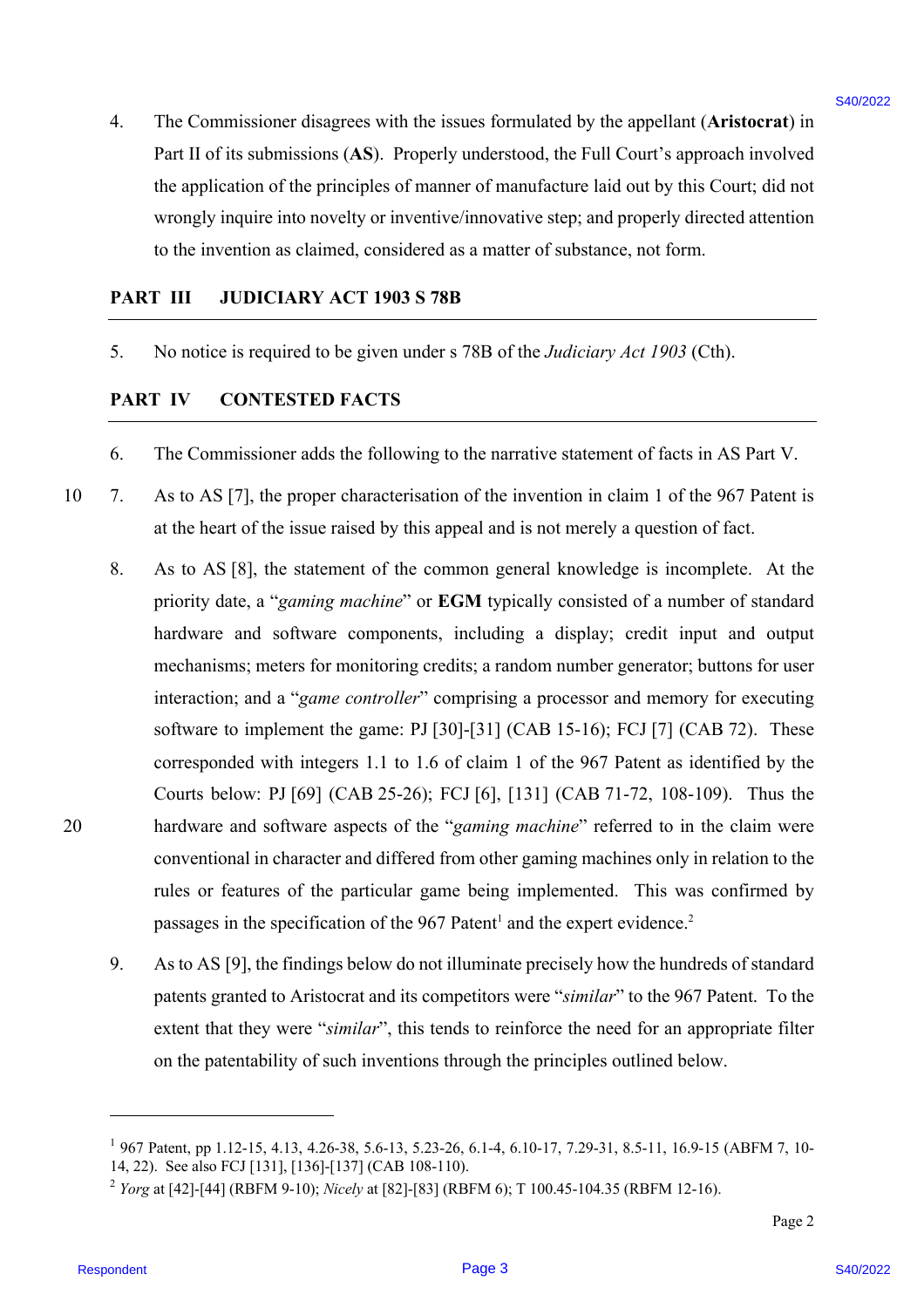10. Finally, as to AS [10]-[11], the Commissioner disputes Aristocrat's characterisation of the reasoning of the primary judge and the Full Court as outlined below.

#### **PART V ARGUMENT IN ANSWER ON THE APPEAL**

#### **Overview of the Commissioner's position**

- 11. It is well-established that the question whether an allegedly patentable invention is a "*manner of manufacture*" depends upon the construction of the patentee's claim in the light of the specification as a whole and the relevant prior art, which in this case is the common general knowledge; and that this is to be determined as a matter of substance, not merely by the form of the claim. So characterised, the invention claimed in claim 1 10 of the 967 Patent is an abstract idea, being a scheme or set of rules for playing a game, which is implemented using conventional computer technology for its well-known and well-understood functions. Such an "*invention*" is not a proper subject of letters patent according to the principles which have been developed for the application of s 6 of the *Statute of Monopolies*, and is thereby not a manner of manufacture. 10. Titally, as to AS [10]-[11], the Commissioner disputes Aristocrat's characteristics of<br>the vensoring of the privary judge and the Full Court as calibral below.<br> **PART V ABCONDENTEY RESPONDENT TO ALSE APPEAL**<br> **DETER**
- 12. As submitted below, the injunction against the grant of patents for abstract ideas has long been established. Business, commercial and financial schemes as such have never been considered patentable, in the same way that the discovery of a law or principle of nature is not patentable. Games, and the rules for playing them, have also never been considered patentable. The recent Full Court decisions, including that of the Full Court below, 20 correctly recognise that an unpatentable abstract idea does not change its legal character merely because it is implemented by a computer. This is consistent with the need to consider the claimed invention as a matter of substance, not form.

#### **Overview of response to Aristocrat's case**

- 13. Aristocrat accepts the principle that "*mere schemes (plans or methods) are not patentable subject matter*": AS [12]. However, it mischaracterises the reasoning of the Full Court in this case, and the other recent decisions in this area, as having failed to apply the principles laid out by the High Court and falling into error in various ways: AS [14]-[15], [32]-[54], [62]-[84], [89]-[91]. As explained below, the Full Court applied the principles laid out by this Court, and did not fall into the various errors asserted.
- 30 14. The language used by the Full Court in this case and the other recent decisions should not be understood as imposing any "*new test*" or "*rigid formula*", but rather, as seeking to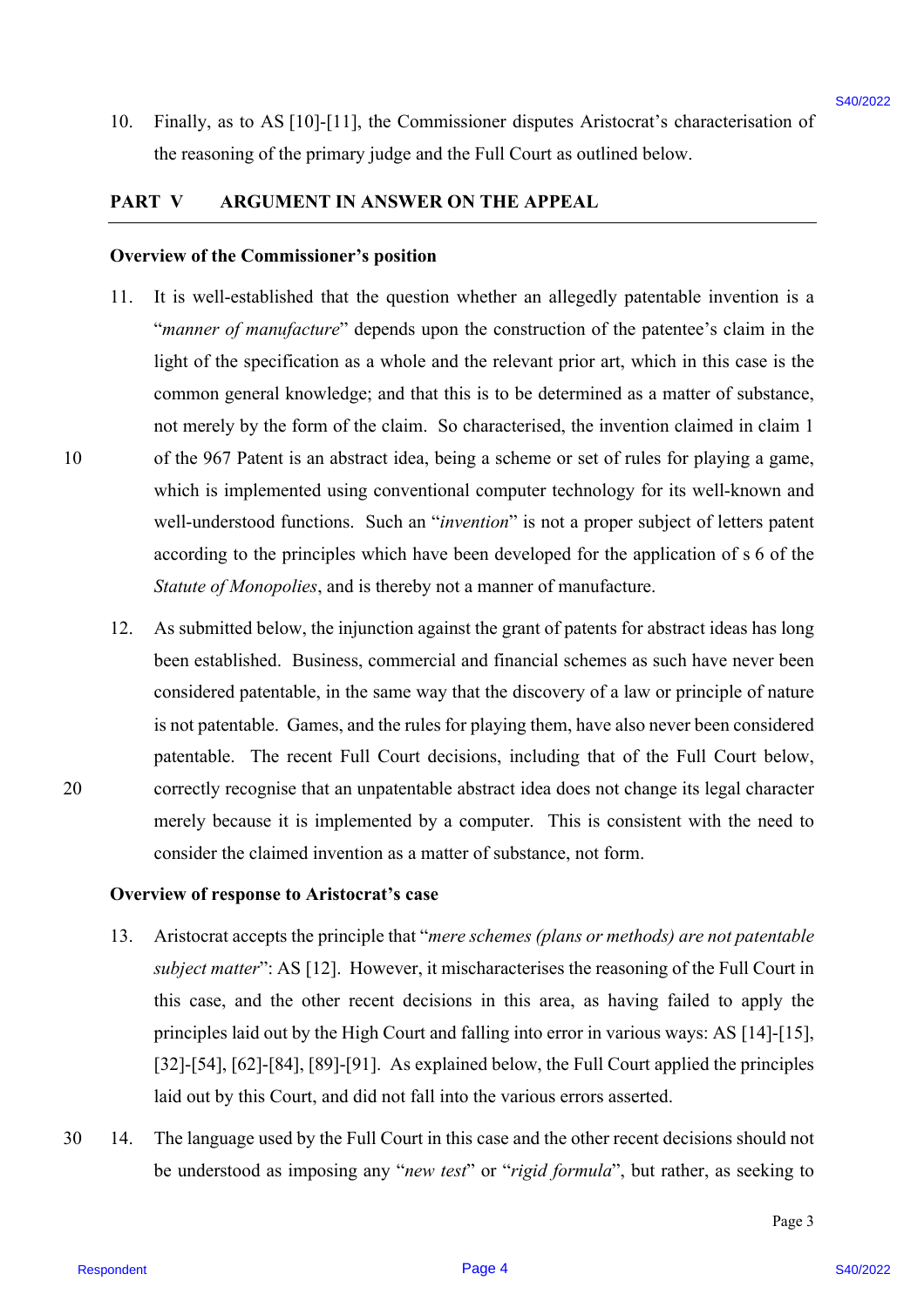describe the conceptual distinction between a manner of manufacture and an unpatentable abstraction, and as explaining that an abstract idea, such as a "*mere scheme*", does not change its legal character merely because it is implemented by a computer. The test remains that laid out by this Court: whether the invention is a proper subject of letters patent according to the principles which have been developed for the application of s 6 of the *Statute of Monopolies*. As Aristocrat accepts, a "*mere scheme*" is not.

- 15. It should be noted that Aristocrat's case has changed significantly. In the Courts below, it did not challenge the correctness of the other recent Full Court decisions. 3 Nor did it do so in its application for special leave. To the contrary, it contended that those decisions 10 involved the development of the principles laid out by this Court, and that the Full Court's approach in this case was inconsistent with those decisions. <sup>4</sup> This was no doubt because special leave had been refused from two of those decisions on the basis that they were "*plainly correct*" or applied "*established principles*". 5 Aristocrat now argues that the other recent Full Court decisions involved numerous errors, and that the decision of the Full Court in this case represents the "*culmination of a combination of these errors*" and "*is not an outlier*": eg, AS [14]-[15], [32]-[54], [90]. In this context, it is important to observe that Aristocrat's criticisms of the reasoning in the other recent decisions were never put to the Full Court below. Further, it follows that Aristocrat's appeal now depends upon it establishing that the other recent decisions were wrong. describe the conceptual distinction between a memori of transmission and an uppentable<br>absorbation, while equilibrium but an universal idea, used as  $\approx 2$  word, where  $\approx 4$  word with  $\approx 4$  word with  $\approx 4$  word with  $\$
- 20 16. The difficulties with Aristocrat's proposed approach to assessing manner of manufacture in this area are addressed below. For present purposes, however, it may be noted that the approach includes the following features: (i) it involves asking whether the claimed invention is a "*mere scheme*"; and (ii) it involves assessing the "*substance*" of the invention for this purpose by focusing on some "*aspects*" of the claimed invention over others: see AS [68], [80] and paragraph 62 below. These features of Aristocrat's approach undermine many of its criticisms of the reasoning of the Full Court in this case and the other recent decisions. Further, properly applied to this case, these same criteria produce the result that the claimed invention is not a manner of manufacture.

<sup>3</sup> Specifically, *Research Affiliates LLC v Commissioner of Patents* (2014) 227 FCR 378; *Commissioner of Patents v RPL Central Pty Ltd* (2015) 238 FCR 27; *Encompass Corp Pty Ltd v InfoTrack Pty Ltd* (2019) 372 ALR 646; and *Commissioner of Patents v Rokt Pte Ltd* (2020) 277 FCR 267, discussed further below.

<sup>&</sup>lt;sup>4</sup> Application for Special Leave to Appeal dated 22 December 2021 at [11], [55].

<sup>5</sup> See *RPL Central Pty Ltd v Commissioner of Patents* [2016] HCASL 84 at [2]; *Rokt Pte Ltd v Commissioner of Patents* [2020] HCASL 202 at [1].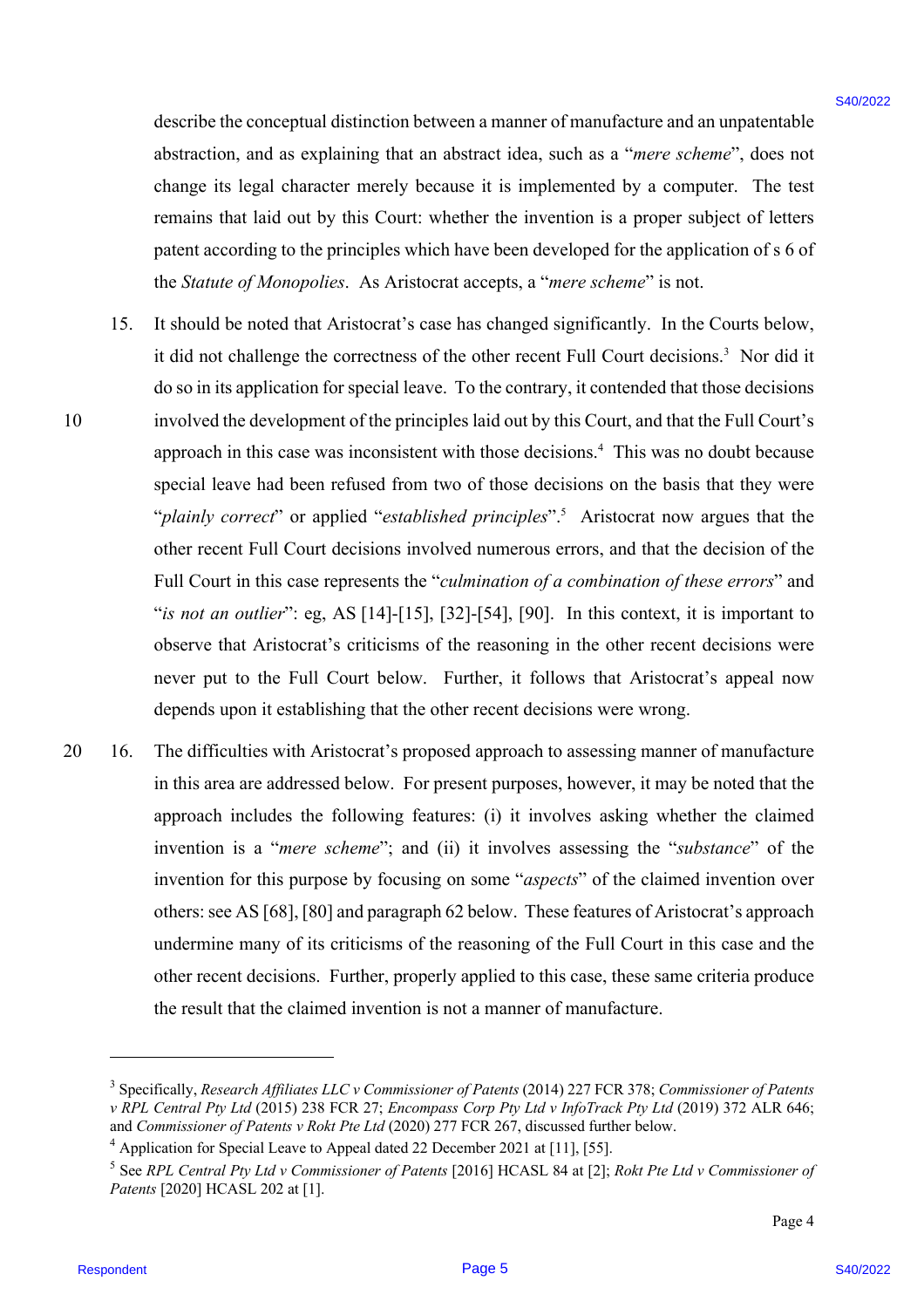#### **General principles of patentability**

- 17. The requirement in s 18(1A)(a) of the Act that an invention be "*a manner of manufacture within the meaning of section 6 of the Statute of Monopolies*" was considered in detail in *D'Arcy v Myriad Genetics Inc* (2015) 258 CLR 334. The Court confirmed its earlier finding in *National Research Development Corp v Commissioner of Patents* (1959) 102 CLR 252 (*NRDC*) at 269 that it is necessary for this purpose to ask whether the invention is a proper subject of letters patent according to the principles which have been developed for the application of s 6 of the *Statute of Monopolies*: at [18], [124], [221].
- 18. French CJ, Kiefel, Bell and Keane JJ also explained at [12] (footnote omitted):
- 10 *That inquiry requires a definition of the allegedly patentable invention. That definition depends upon the construction of the impugned claims read in the light of the specification as a whole and the relevant prior art. The prior art in this case was reflected in expert evidence at trial and set out in the scientific primer agreed between the parties and summarised later in these reasons.*
	- 19. As their Honours observed, the prior art may comprise the "*common general knowledge*" against which the specification is to be read: at [39]. That is so in the present case. All members of the Court in *Myriad* read the specification in that context.
- 20. Importantly, as *Myriad* makes clear, the proper characterisation of the invention must be determined as a matter of substance, not form. Thus French CJ, Kiefel, Bell and Keane JJ 20 warned against elevating form over substance, and explained that while the claim in suit was in *form* directed to isolated nucleic acids created by human action, its *substance* was genetic information: at [87]-[91]. Gageler and Nettle JJ said that "*[t]he way in which a claim is drafted cannot, however, transcend the reality of what is in suit … Monopolies are granted for inventions, not for the inventiveness of the drafting with which applicants choose to describe them*": at [144]. Their Honours cited *Research Affiliates LLC v Commissioner of Patents* (2014) 227 FCR 378 at [107], which dealt with computerimplemented inventions, for the proposition that a claimed invention "*is to be understood as a matter of substance and not merely as a matter of form*": at [145]. All members of the Court concluded that the invention was not a manner of manufacture. Concert principles of partentability<br>
17. The requirements in M(A)(a) of the Act that an investigate "on anoner of monotographs"<br>
17. The requirements in M(A)(a) of the Sotner of Monopolise" was consistented in the<br>
17. T
- 30 21. The Court in both *NRDC* and *Myriad* also emphasised that the question of manner of manufacture is to be approached not by substituting any verbal formula, but rather by a common law methodology according to the principles developed by the courts for the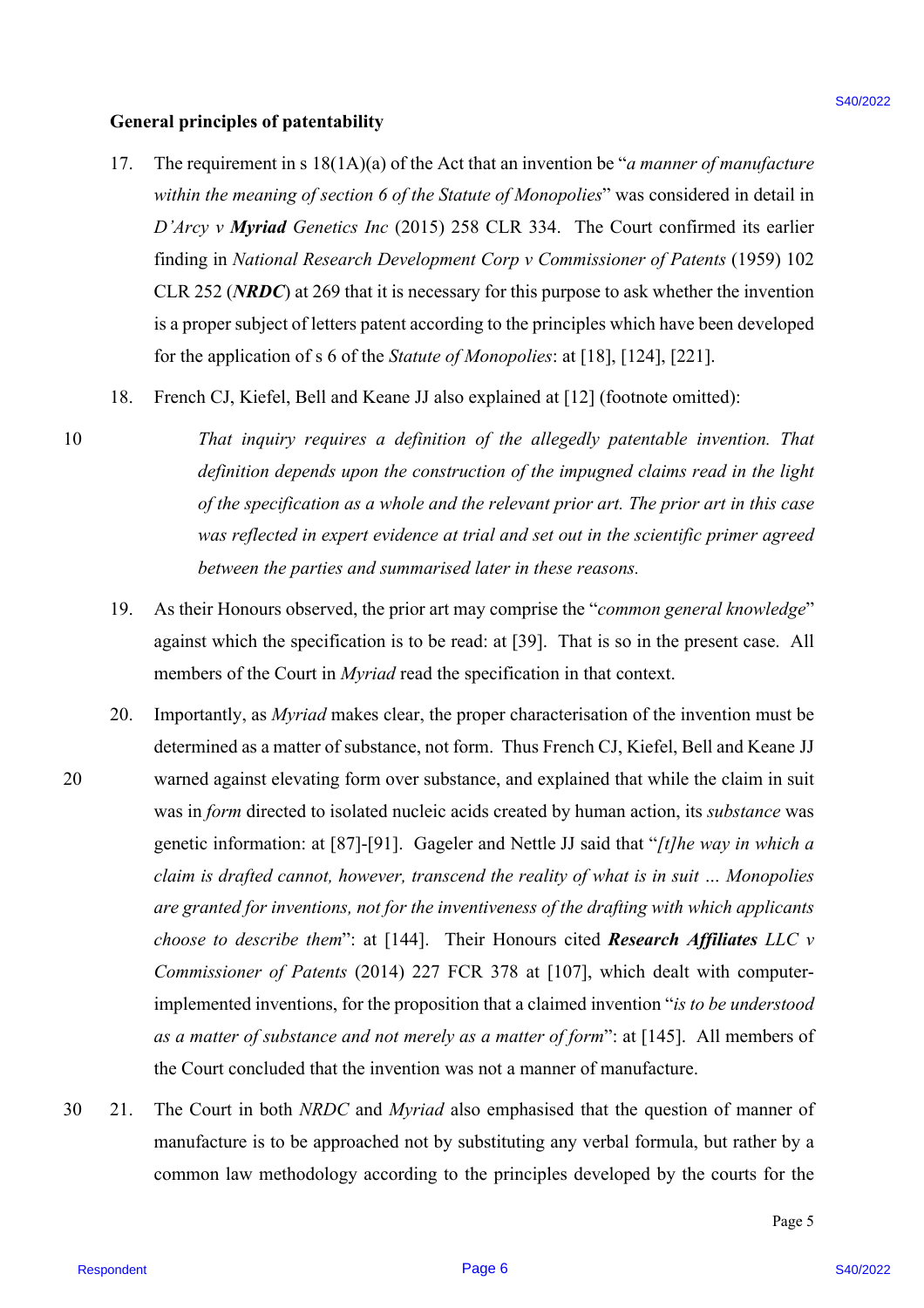application of s 6 of the *Statute of Monopolies*: *NRDC* at 269; *Myriad* at [18]. In this regard, the language of an "*artificially created state of affairs of economic significance*" used in *NRDC* at 277 merely explained the qualities of the particular invention in suit, and did not represent a sufficient or exhaustive statement of the circumstances in which an invention will be a manner of manufacture: *Myriad* at [20]-[21], [125]-[126], [166]- [167], [272]-[278]. As the Court said in *NRDC*, "*[t]o attempt to place upon the idea the fetters of an exact verbal formula could never have been sound*": at 271. For similar reasons, *Apotex Pty Ltd v Sanofi-Aventis Australia Pty Ltd* (2013) 253 CLR 284 and *CCOM Pty Ltd v Jiejing Pty Ltd* (1994) 51 FCR 260 (both relied on heavily by Aristocrat) 10 are not to be understood as imposing any rigid test: *Myriad* at [20]-[21]. application of s 6 of the Sontar of Monopoles: NRDC at 289; Aforical at 118}. In this user, the large<br>respect, the large tart "arcifical airest state of digitary of acconomics objects of a<br>suitable state is a suitable to

#### **Patentability of abstract ideas**

- 22. The injunction against the grant of patents for abstract ideas has long been established. In *Grant v Commissioner of Patents* (2006) 154 FCR 62 at [14], the Full Court said that "*[b]usiness, commercial and financial schemes as such have never been considered patentable … in the same way that the discovery of a law or principle of nature is not patentable*". Patents have also been refused for "*working directions and methods of doing things*", and "*methods of calculation, theoretical schemes, including business schemes and abstract plans*": *Grant* at [15]-[16]. Games and the rules for playing them are another form of abstract idea for which patents have long been refused. This was recognised by 20 the Full Court in this case, citing various decisions: FCJ [16] (CAB 75).
	- 23. There is a difference between an abstract idea, which is not patentable, and a practical application of it to produce a useful result, which may be: *Grant* at [14]. In the context of games, this has been reflected in the proposition that the game itself, no matter its ingenuity, is not patentable, but the physical apparatus used for playing it (such as cards or a board) may be: FCJ [16] (CAB 75). It remains necessary, however, to consider the invention as a matter of substance, not form: *Myriad* at [87]-[94], [144]-[145].
- 24. These principles do not appear to be in dispute. As noted, Aristocrat accepts that "*mere schemes*" are not patentable: AS [12]. It also accepts that it is necessary to ask whether a computer-implemented invention is a "*mere scheme*", and, in doing so, to have regard to 30 the substance of the claimed invention, not merely its form: AS [68], [80].
	- 25. As explained below, the point made by the recent Full Court authorities on computerimplemented inventions is that the implementation of an abstract idea in a computer,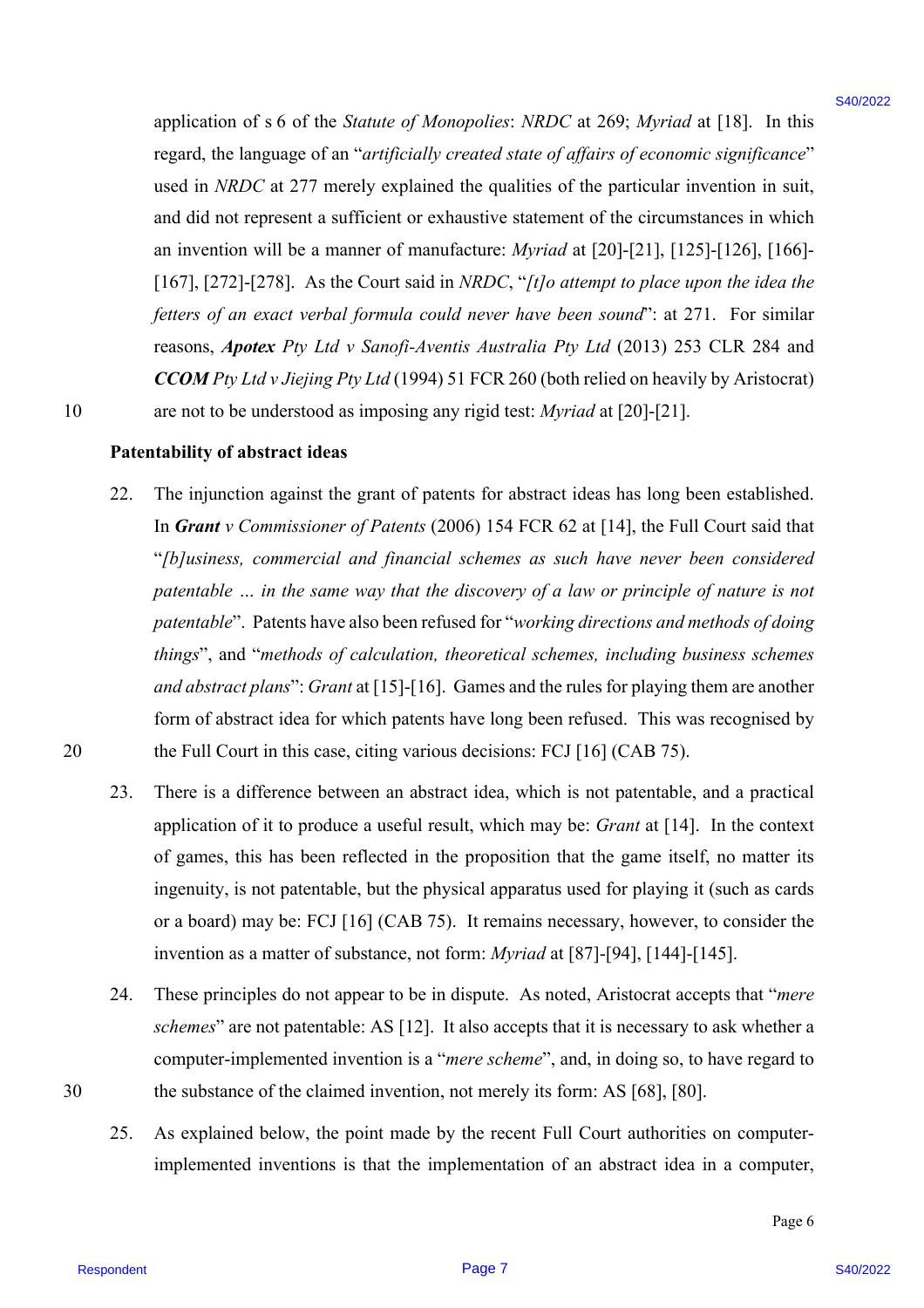using conventional computer technology for its well-known and well-understood functions, does not make it a manner of manufacture. The invention, considered as a matter of substance, not form, remains an unpatentable abstract idea.

#### **Patentability of computer-implemented inventions**

- 26. The principles in *NRDC* and *Myriad* have been applied in the context of computerimplemented inventions in a line of recent decisions of the Full Court. These decisions recognise that an invention in this context must be examined to ascertain whether it is in substance an unpatentable abstract idea or whether it is something more. In this regard, a distinction is drawn between an abstract idea implemented using conventional computer 10 technology for its well-known and well-understood functions, on the one hand, and an invention involving some improvement in computer technology, on the other. For there to be patentable subject matter, there must be invention in the way in which the abstract idea is implemented in the computer, as distinct from the idea itself.
- 27. In *Research Affiliates* (see paragraph 20 above), the claims in suit were directed to a computer-implemented scheme for generating a weighted index of a portfolio of assets: at [65], [71]. The essence of the patentee's argument was that, because this was implemented in a computer, which involved physical effects in the transformation of data and the writing of information into RAM, it involved an "*artificially created state of affairs of economic significance*" which was patentable under *NRDC*: at [82], [103], 20 [106], [110]. The Full Court characterised the issue for determination as being "*whether computer implementation of an otherwise unpatentable business scheme is sufficient to make the claimed method properly the subject of letters patent*": at [1].
- 28. The Full Court held that there was no manner of manufacture. Their Honours referred to "*a distinction, between mere implementation of an abstract idea in a computer and implementation of an abstract idea in a computer that creates an improvement in the computer*": at [104]. The question whether this was patentable in accordance with *NRDC* was to be determined "*not by some mechanistic application of the criterion of artificiality or physical effect*", but rather by an understanding of the claimed invention "*as a matter of substance and not merely as a matter of form*" at [107]; see also [114], [118]. In this 30 regard, the significance of the invention lay in the content of the data: at [118]. It was apparent from the specification that any ingenuity resided in the scheme for creation of the index, as distinct from the manner of the implementation of the scheme in the computer; and that the scheme did not involve any improvement in what might broadly sing conventional computer technology for its vell-known and well-anders<br>confusione in the value is a memorial of material controller the meteories<br>of method, a decrease and the signal controller the meteories positive<br>an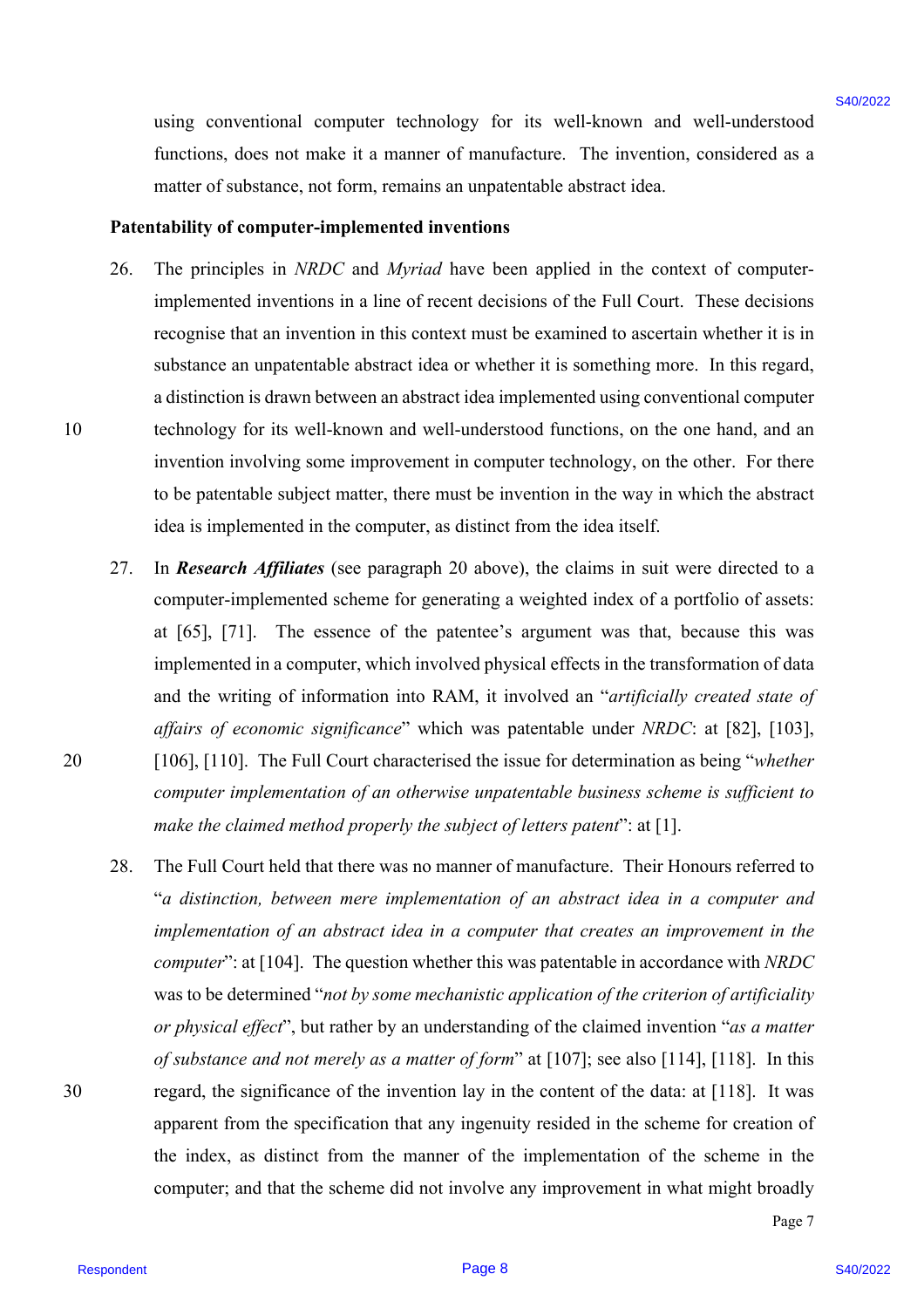be called computer technology: at [115], [119]. In short, the claimed invention remained, in substance, an unpatentable scheme. This reasoning was plainly correct.

- 29. In *Commissioner of Patents v RPL Central Pty Ltd* (2015) 238 FCR 27, the claimed invention was a computer-implemented scheme for gathering evidence relevant to an assessment of an individual's competency relative to a recognised qualification standard, involving a series of steps: at [36], [38]. The patentee argued this was patentable because it involved the configuration of a suitably programmed computer, a new application of hardware and software and an improvement in computer technology: at [95]. The Full Court said at [96], in a passage quoted and applied in later cases:
- 10 *A claimed invention must be examined to ascertain whether it is in substance a scheme or plan or whether it can broadly be described as an improvement in computer technology. The basis for the analysis starts with the fact that a business method, or mere scheme, is not, per se, patentable. The fact that it is a scheme or business method does not exclude it from properly being the subject of letters patent, but it must be more than that. There must be more than an abstract idea; it must involve the creation of an artificial state of affairs where the computer is integral to the invention, rather than a mere tool in which the invention is performed. Where the claimed invention is to a computerised business method, the invention must lie in that computerisation. It is not a patentable invention simply to*  20 *"put" a business method "into" a computer to implement the business method using the computer for its well-known and understood functions.* be antibe computer technology in [115], [119] in short, the claimed investion remained,<br>
in sub-since, an investigated be shore. This reasseme year pluring the set of the state of the state of the state of the state of th
- 30. The Full Court also emphasised that it was necessary to consider the claimed invention as a matter of substance, not form: at [98]. After referring to *Research Affiliates*, the Full Court observed that the invention as claimed was such that it could not be carried out without computers, but that this did not necessarily make it a manner of manufacture. Rather, there had to be some invention in the way in which the computers were utilised to carry out the scheme: at [104], [107]. The specification did not disclose any invention in the operation of the computers or the implementation of the scheme; rather, the only ingenuity lay in the scheme itself: at [110], [112]-[113]. The invention, as a matter of 30 substance, was an unpatentable scheme. Again, this was plainly correct.
	- 31. *Encompass Corp Pty Ltd v InfoTrack Pty Ltd* (2019) 372 ALR 646 involved claims to a computer-implemented method and apparatus for displaying information relating to one or more entities by a series of steps: at [27]-[28], [33]. A Full Court of five judges, after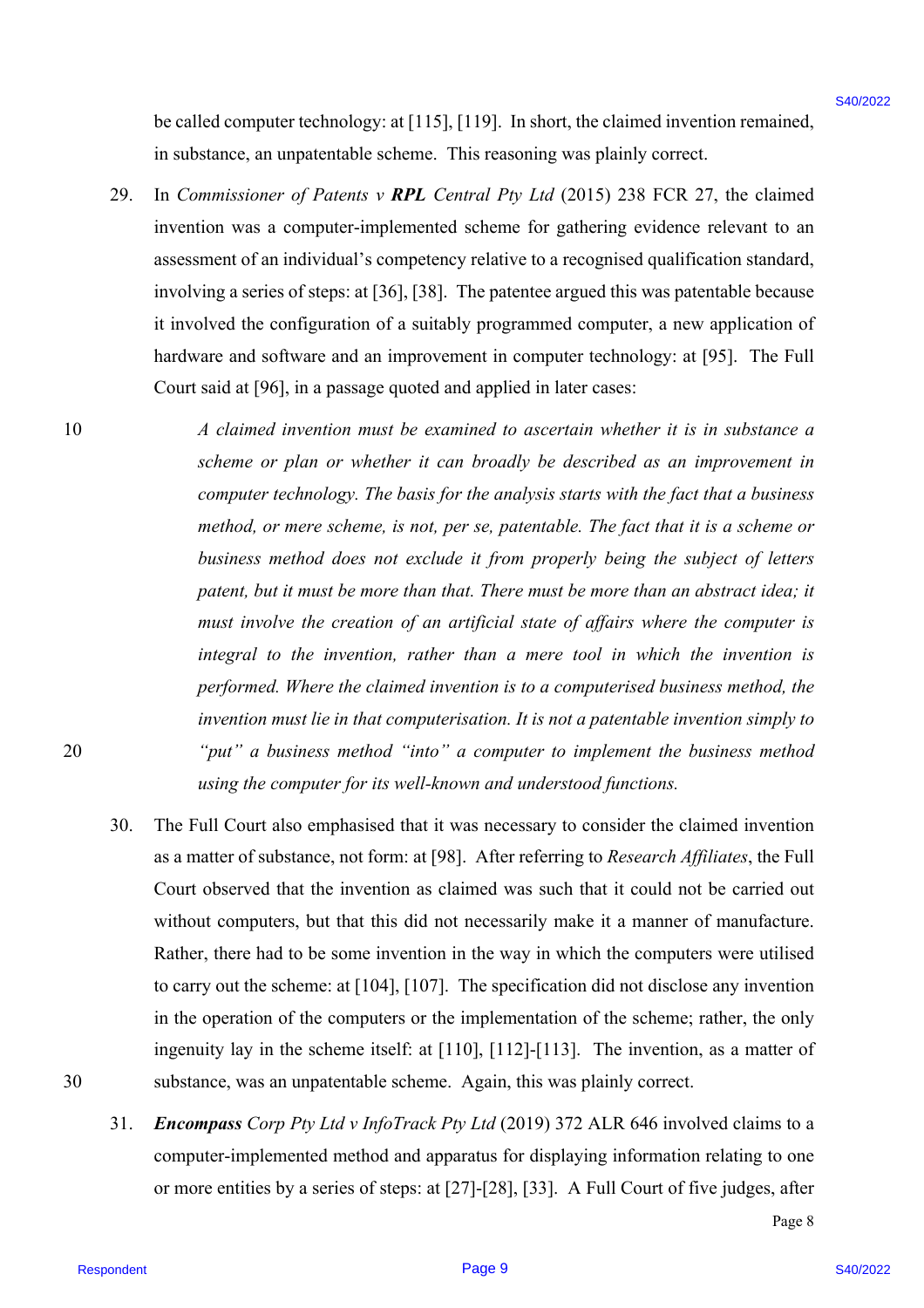referring to *NRDC* and *Myriad*, characterised the language in *Research Affiliates* and *RPL* as "*seeking to describe the conceptual distinction between a manner of manufacture and an unpatentable abstraction*" and "*explaining that a claimed method that is unpatentable does not change its legal character merely because the method is implemented by the instrumentality of a computer*": at [91]; see also [94]. The Full Court then quoted the passage from *RPL* at [96] which is extracted in paragraph 29 above.

- 32. Turning to the case at hand, the Full Court in *Encompass* found that the method claims in suit were "*in truth, no more than an instruction to apply an abstract idea (the steps of the method) using generic computer technology*": at [99]. Responding to an argument by the 10 patentee to the effect that more than "*generic software*" was required to implement the invention, the Full Court observed the claims in suit did not secure, as an essential feature of the invention, any particular software or programming that would carry out the method; rather it was "*left entirely to those wishing to use the method to devise, and then to implement, a suitable computer program for that purpose*": at [100]. The same applied to the apparatus claims: at [102]. Again, this reasoning was plainly correct. relearing to NRDC and Myrnot, characterized the language in Research Affilioters and RPL<br>  $x^2$  -version to decrease the concepted distolution behoven a measure of panel distolution and the concepted distort and the conce
- 33. In *Commissioner of Patents v Rokt Pte Ltd* (2020) 277 FCR 267, the Full Court was concerned with a claim to a computer-implemented method for linking a user to an advertising message by way of an intermediate engagement offer, involving a series of detailed processing steps: at [33]. Citing *Myriad* and *NRDC*, the Full Court referred to 20 the importance of construing the patentee's claim and characterising the invention as a matter of substance, not form: at [67]-[69]. The Full Court said at [74]:

*… as we have noted, the task of construing the specification involves arriving at a characterisation of the invention claimed in order to determine whether or not it is in substance for a manner of manufacture. That involves the application of the common law principles developed to separate patentable inventions from schemes or methods of business. The latter can, in the context of computer implementation, appear to be dressed in the clothes of invention. In each of Research Affıliates, RPL Central and Encompass, the Full Court found the computer implemented inventions not to be patentable; each was a case of the Emperor's new clothes.*

30 34. The Full Court in *Rokt* also reiterated the point made in *Encompass* at [91], by reference to each of *Research Affiliates* and *RPL*, that "*a claimed method that is unpatentable does*  not change its legal character merely because the method is implemented by the *instrumentality of a computer*": at [80]. In the course of considering those decisions, the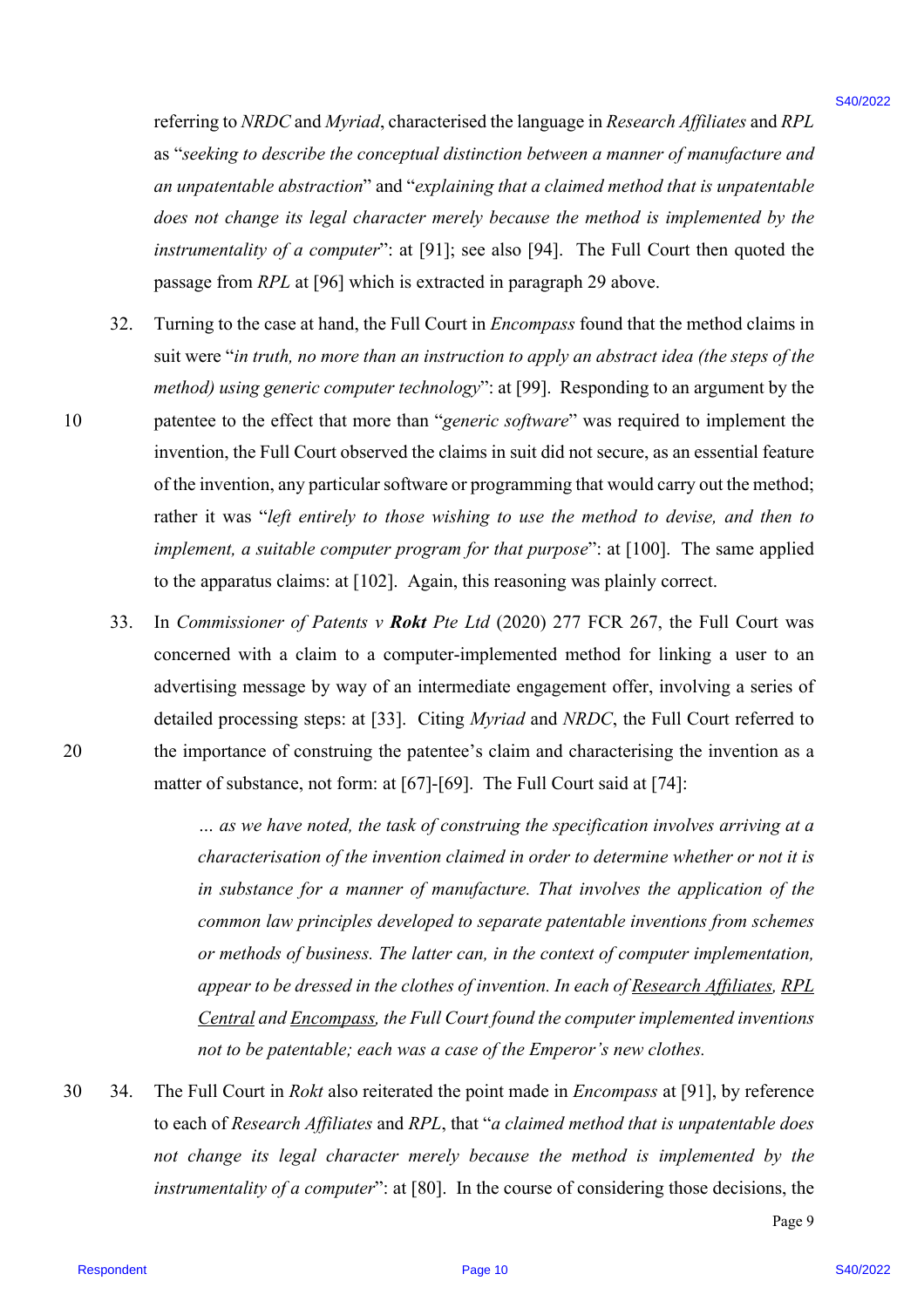Full Court again quoted the passage from *RPL* at [96] which is extracted in paragraph 29 above: at [84]. The Full Court in *Rokt* then said the following at [91]:

*… where the cases refer to "generic software" or to the use of computers for their "well-known" purpose … it is a reference to computer technology that is utilised for its basic, typical or well-known functions. The means of determining that this is so is primarily by a careful review of the specification in order to ascertain, by construing that document, whether the invention described and claimed is in substance any more than a scheme that utilises computers in such a way.*

35. Applying those principles, the Full Court held that the claimed invention was relevantly 10 indistinguishable from those in the earlier cases. It was properly characterised as an instruction to carry out a marketing scheme using computer technology for its well-known and well-understood functions, and there was no invention in the way in which the scheme was implemented in the computer. As such, even if the scheme itself was new and ingenious, it was not made patentable merely because it was implemented using computer technology: at [108]-[109], [114]-[115]. Again, this was plainly correct. Full Court again quoted the possage from *RPL* at (36) which is extracted to paragona 28<br>
above: all  $54\%$  Fe ki al Court *w*. *Hole* the suid by the fille from the signal page 11) the court of the signal control in the

#### **Application to claim 1 of the 967 Patent**

- 36. It is convenient now to consider the application of the above principles to claim 1 of the 967 Patent. As noted, the proper characterisation of the claimed invention depends upon the construction of the claim in the light of the specification as a whole and the relevant 20 prior art, which in this case is the common general knowledge; and importantly, this is to be determined as a matter of substance, not merely by the form of the claim.
	- 37. Claim 1 refers to a "*gaming machine*" having various features. As the evidence revealed, a gaming machine is a computer designed for the playing of electronic games which, at the priority date, typically consisted of a number of standard hardware and software components: see paragraph 8 above. The specification, read in the light of the common general knowledge, confirms this. It indicates that the hardware and software features in claim 1 were standard features of other gaming machines, and that this gaming machine differed from others only in relation to the game being implemented.
- 38. The text of claim 1 was set out by the primary judge and the Full Court with the addition 30 of agreed integer numbers: PJ [69] (CAB 25-26); FCJ [6], [131] (CAB 71-72, 108-109). Integers 1.1 to 1.6 define the hardware and software components that were standard features of gaming machines at the priority date. This is apparent from the specification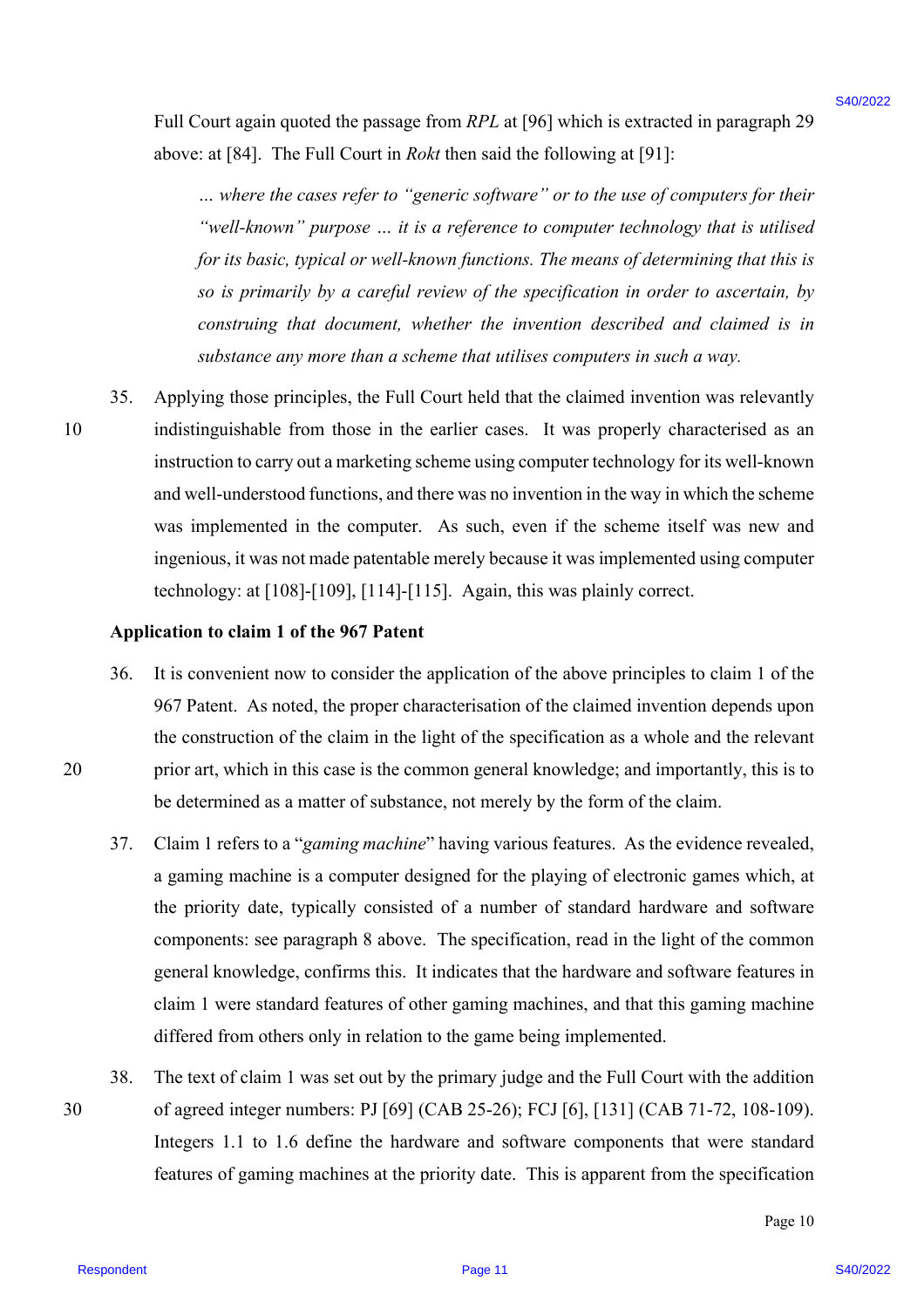itself and the findings as to the common general knowledge.<sup>6</sup> Integers 1.7 to 1.12, on the other hand, define a scheme or set of rules for playing an electronic game involving the selection and display of symbols on reels and the awarding of prizes. That scheme or set of rules is defined by reference to a "*game controller*" executing "*program code*" so as to carry out the game (see integer 1.7), but the features or characteristics of the game controller and the program code are not otherwise specified. The game itself comprises two aspects: a "*base game*", and a "*feature game*" which may be triggered during the base game, with the feature game being defined in integers 1.10 to 1.12.

- 39. Consistently with this, the description in the 967 Patent does not suggest that the invention 10 requires anything other than standard hardware and routine programming, or involves any ingenuity in its implementation. The hardware is described in general terms, and no software for carrying out the claimed steps is characterised. The detail of these matters is left entirely to the skilled person implementing the disclosure. Various passages in the specification indicate that the hardware and software aspects of the invention are conventional or routine,<sup>7</sup> and this was confirmed by the expert evidence.<sup>8</sup>
- 40. Accordingly, the gaming machine in claim 1 is a conventional gaming machine used for its well-known and well-understood functions, to carry out an electronic game involving the selection and display of symbols on reels and the awarding of prizes. The substance of the invention, and what distinguishes this gaming machine from others, resides in the 20 scheme or rules of the game itself. In terms of the recent Full Court decisions, the invention, as a matter of substance, involves an instruction to carry out an electronic game, using conventional computer technology for its well-known and well-understood functions; and there is no ingenuity in the implementation of the game, as distinct from the scheme or rules of the game itself. A scheme or set of rules for playing a game is an abstract idea of the kind that has never been considered patentable. istell mad the findings as to the common general knowledge.<sup>1</sup> Integers 1.7 to 112, on the column state of the proparities and the proparities and estimate integer based on the following the based of the simulation in the

#### **The approach of the primary judge**

41. The primary judge commenced his consideration of manner of manufacture, correctly with respect, by referring to the guidance given in *Myriad* and *Rokt*, and observing that

 $6$  PJ [30]-[31] (CAB 15-16); FCJ [7] (CAB 72); and see the passages of the 967 Patent in fn 7 below.

<sup>7</sup> 967 Patent, pp 1.12-15, 4.13, 4.26-38, 5.6-13, 5.23-26, 6.1-4, 6.10-17, 7.29-31, 8.5-11, 16.9-15 (ABFM 7, 10- 14, 22). See also FCJ [131], [136]-[137] (CAB 108-110).

<sup>8</sup> *Yorg* at [42]-[44] (RBFM 9-10); *Nicely* at [82]-[83] (RBFM 6); T 100.45-104.35 (RBFM 12-16).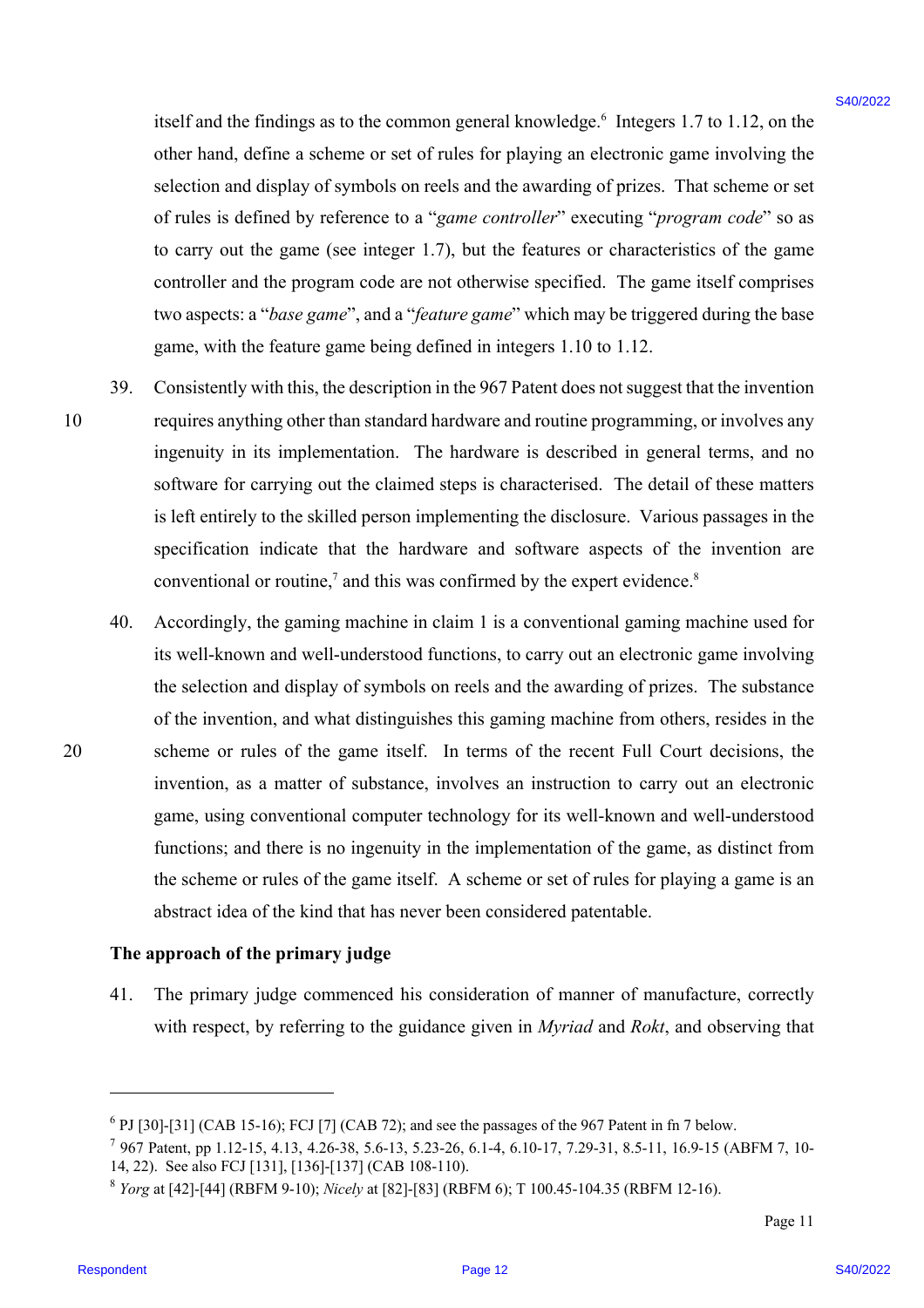the recent Full Court decisions involved consideration of "*whether or not a mere scheme, or plan, was nonetheless a manner of manufacture because invention lay not only in the scheme or plan, but also the means by which it was realised using computerisation*": PJ [85]-[89] (CAB 31-32). However, his Honour then erred by adopting a two-stage inquiry for that assessment: PJ [91] (CAB 32). This involved an "*initial*" question as to whether the claimed invention was a "*mere scheme*"; followed by a "*second*" question, to be asked only if the first was answered "*yes*", of "*whether the computer-implemented method is one where invention lay in the computerisation of the method*".

- 42. The Commissioner respectfully submits that this approach was inconsistent with the 10 requirements of the Act, the principles laid out by this Court, and the recent Full Court decisions, under which the assessment of manner of manufacture involves a single inquiry as to the proper characterisation of the claimed invention in the light of the specification as a whole and the relevant prior art, considering the claim as a matter of substance, not form. None of the previous cases involved a two-stage inquiry of the kind adopted by his Honour. To the contrary, the Full Court in *Rokt* at [68] referred to the "*single enquiry*" identified in *Myriad*, being "*whether, upon construction, claim 1 as read in the light of the specification as a whole in the light of the relevant prior art, which in the present case is the common general knowledge, is a manner of manufacture*".
- 43. The two-stage inquiry involved an artificial distinction which was inconsistent with the 20 authorities. One cannot answer the question whether a computer-implemented invention is a "*mere scheme*" or something more without regard to the context, including the specification as a whole and the relevant prior art; and in particular, without considering whether the implementation of the invention involves the use of conventional computer technology for its well-known and well-understood functions, or something more. By bifurcating the inquiry, the primary judge answered the "*initial*" question as to whether the claimed invention was a "*mere scheme*" without considering these matters, and did not address the "*second*" question, which was directed to the nature of the implementation or "*computerisation*" of the method: PJ [95]-[105] (CAB 33-37). the recent Foll Court decisions involved consideration of "whether or not ansere scheme,<br> *or points, we income the spondable consideration* of consistent *my order*  $\frac{1}{2}$  and  $m_{\text{F}}$  and  $m_{\text{F}}$  and  $m_{\text{F}}$  and
- 44. This approach was also inconsistent with the need to consider the claimed invention as a 30 matter of substance, not form. This can be seen in the primary judge's emphasis on the hardware and software components in claim 1 of the 967 Patent, and his Honour's reliance on them to characterise the invention as "*a device of a specific character*": PJ [96], [98] (CAB 34-35). See also his Honour's reference to "*the danger of denuding an invention*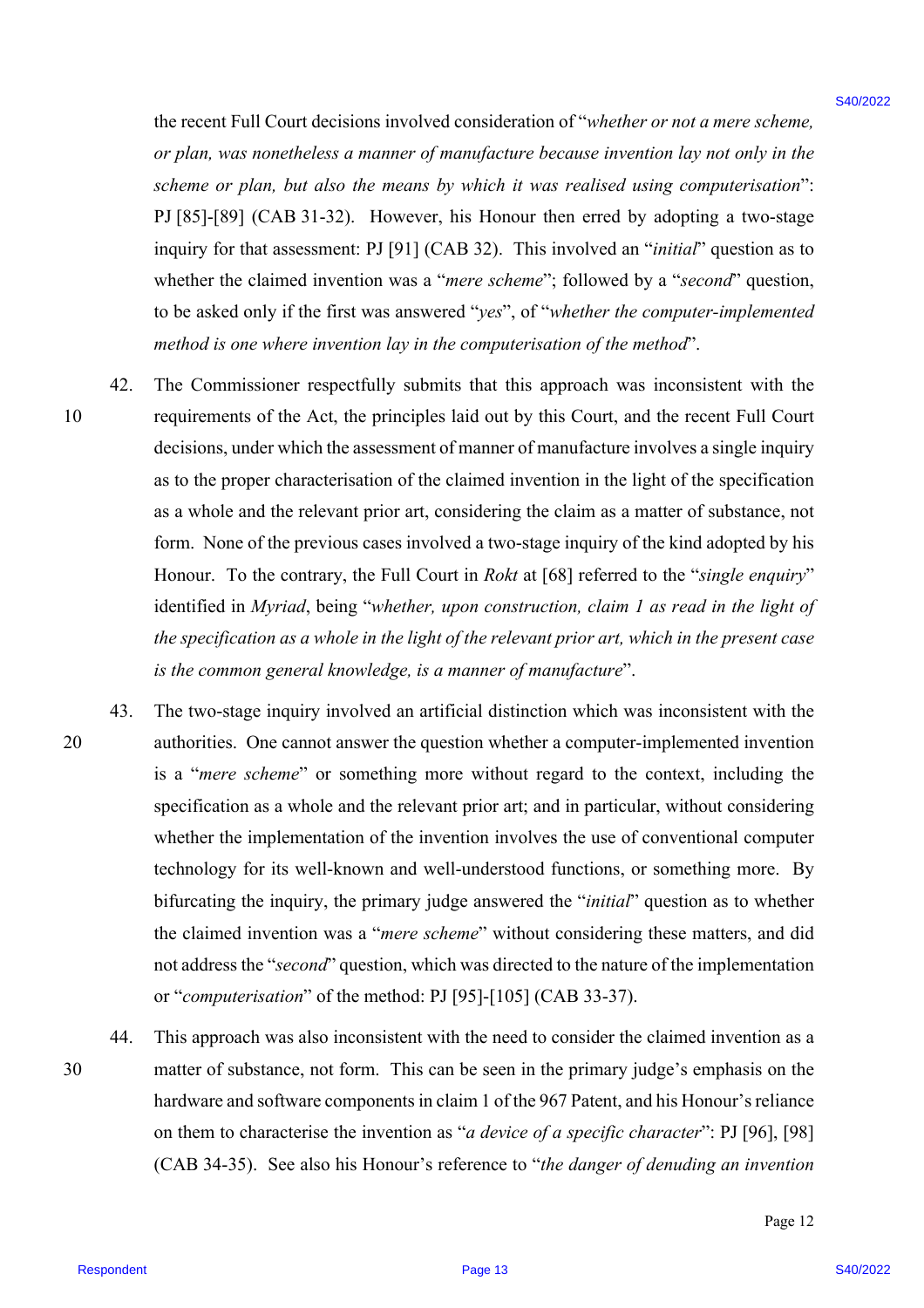*of patentability by prematurely discounting elements of the claim*": PJ [101] (CAB 35- 36). Given the two-stage inquiry, his Honour considered the *form* of the hardware and software aspects of the claim and relied on them to conclude that the invention was not a "*mere scheme*", without ever considering whether, as a matter of *substance*, they reflected the use of conventional computer technology for its well-known and well-understood functions. As submitted, the evidence made it clear that this was the case.

45. In short, such an approach is problematic because it allows the patenting of a new set of game rules by the device of framing the claim as a claim to a gaming machine with standard hardware and software components configured to implement those rules. 10 Aristocrat did not "*invent*" any gaming machine in this case. Rather, it devised a scheme or set of rules for playing a game, which is not a manner of manufacture.

#### **The approach of the Full Court**

- 46. The Full Court correctly held that the primary judge's two-stage inquiry was erroneous. It led his Honour to mischaracterise the invention as "*a machine of a particular construction*", rather than the use of a computer to implement an abstract idea in the form of a scheme or set of rules for playing a game. In doing so, his Honour failed to consider the invention as a matter of substance, not form: FCJ [19], [25], [28]-[29] per Middleton and Perram JJ (CAB 76, 78-79); [135] per Nicholas J (CAB 110).
- 47. The Full Court cited the relevant statements of principle from *NRDC* and *Myriad*: FCJ 20 [2], [9], [29] per Middleton and Perram JJ; (CAB 69-70, 73, 78-79); [106] per Nicholas J (CAB 100). Their Honours proceeded to apply those principles to claim 1, characterising the invention by construing the claim in the light of the specification as a whole and the common general knowledge, and considering the invention as a matter of substance, not form. In doing so, their Honours found that the invention, so characterised, involved the use of a particular kind of computer, being a conventional gaming machine or EGM, to implement an abstract idea in the form of a scheme or set of rules for playing a game: see FCJ [15], [18], [34], [42], [50]-[56], [63]-[65] per Middleton and Perram JJ (CAB 74-76, 80, 82, 85-86, 88); [138]-[141] per Nicholas J (CAB 110-111). In this regard, their Honours' approach is consistent with the other recent Full Court decisions. of patentobility by prematurely discounting dements of the claim": P11011 (CAB 35-20). Given the to-sample lapital) with Bloomer contained the form of the barbonic and  $\gamma$  after the to-sample in the claim of the claim in
- 30 48. In their reasons, Middleton and Perram JJ focused on the question whether the claimed invention, being a computer-implemented invention, could broadly be described as an advance in computer technology: FCJ [26], [57], [63]-[65] (CAB 78, 86, 88). This did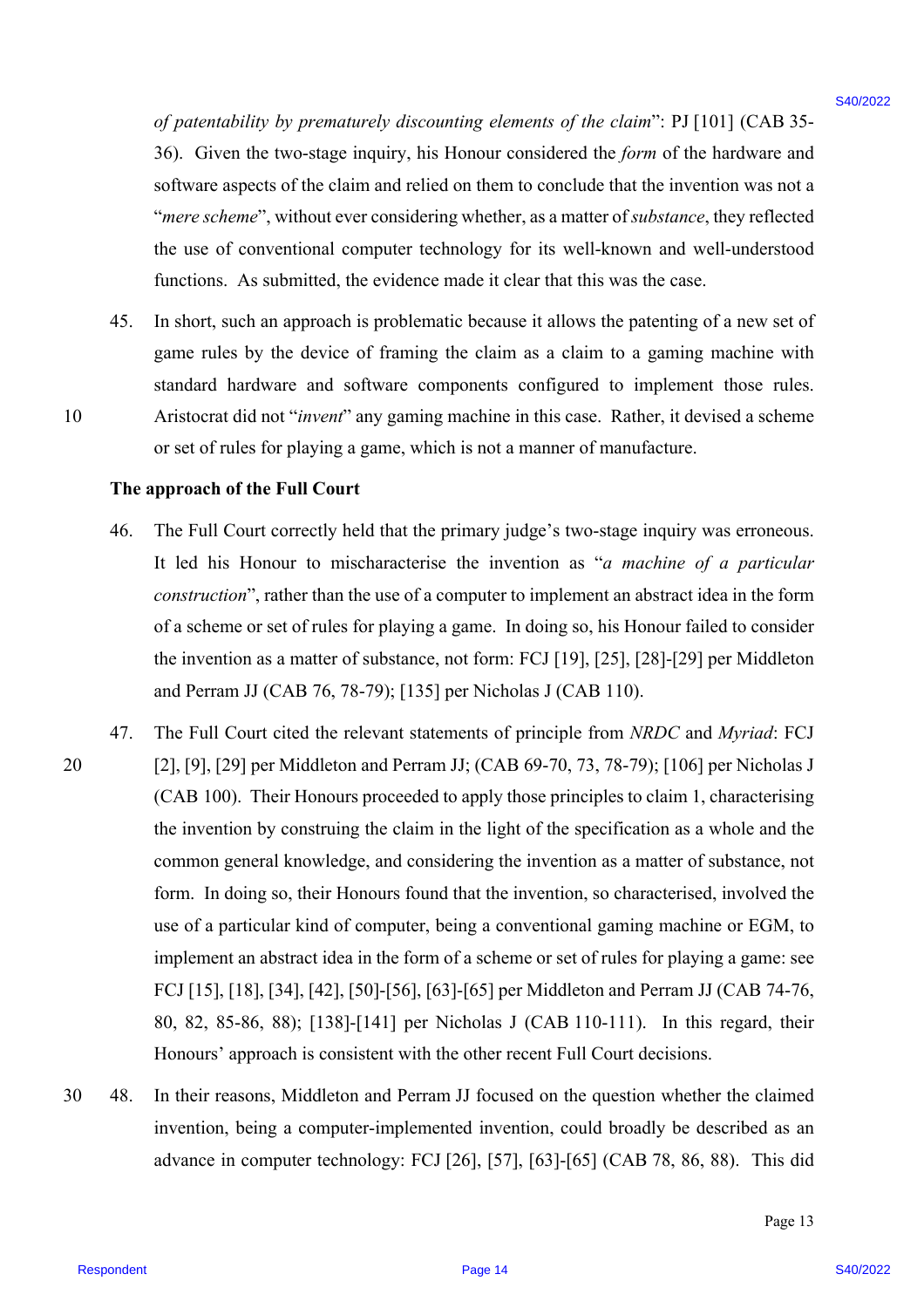not involve error or the imposition of a "*new test*" (cf AS [62]). It is apparent that, in referring to a "*computer-implemented invention*", their Honours had in mind one that involved the implementation of an otherwise unpatentable abstract idea, such as a scheme or plan, in a computer: FCJ [18], [23]-[24], [57] (CAB 75-78, 86). Further, as explained above, the concept of an advance or improvement in computer technology in this area is derived from, and consistent with, the other recent Full Court decisions: see, eg, *Research Affiliates* at [104]; *RPL* at [96]; *Encompass* at [95]; *Rokt* at [84].

- 49. In his separate reasons, Nicholas J considered and applied the same authorities, including the passage from *RPL* at [96] quoted above: FCJ [114] (CAB 103-104). His Honour 10 focused instead on the question whether the invention involved the use of computers for their well-known and well-understood functions: FCJ [112]-[120], [140] (CAB 102-105, 111). This did not involve any fundamental difference in principle. As submitted, the relevant distinction is between an abstract idea implemented using conventional computer technology for its well-known and well-understood functions, on the one hand, and an invention involving some advance or improvement in computer technology, on the other. These are two sides of the same coin, as *RPL* at [96] itself makes clear. not involve error or the imposition of a "are for" (of AS [62]). It is upposent that, in tracting the structure involvemental forecasts and the structure in traction in the structure in the structure in the structure in t
- 50. Nicholas J addressed the use in this area of the term "*generic*", a term Middleton and Perram JJ found not to be especially helpful: FCJ [35]-[40], [112] (CAB 80-81, 102-103). Again, this is a difference in terminology, not principle. References to "*generic*" software 20 or computers denote conventional computer technology used for its well-known and wellunderstood functions, and involve a restatement of the distinction between computerimplemented inventions that involve an advance in computer technology and those that do not: *Rokt* at [91]; FCJ [39] (CAB 81). As with its other recent decisions, the language of the Full Court in this case should not be understood as imposing rigid rules, but rather in the sense described in *Encompass* at [91] (see paragraph 31 above).
- 51. In characterising the invention in claim 1 of the 967 Patent, the Full Court was correct to find that a "*gaming machine*" is simply a particular kind of computer used for the implementation of games; the claimed features of the gaming machine in this case were common to other gaming machines at the priority date, aside from the scheme or set of 30 rules for playing the game; and the claim left it entirely up to the person designing the gaming machine to do the programming necessary to implement that game: FCJ [6]-[15], [30]-[34], [42]-[49], [63]-[65] per Middleton and Perram JJ (CAB 71-75, 79-80, 82-85, 88); [131]-[132], [136]-[141] per Nicholas J (CAB 108-111). This approach reflected the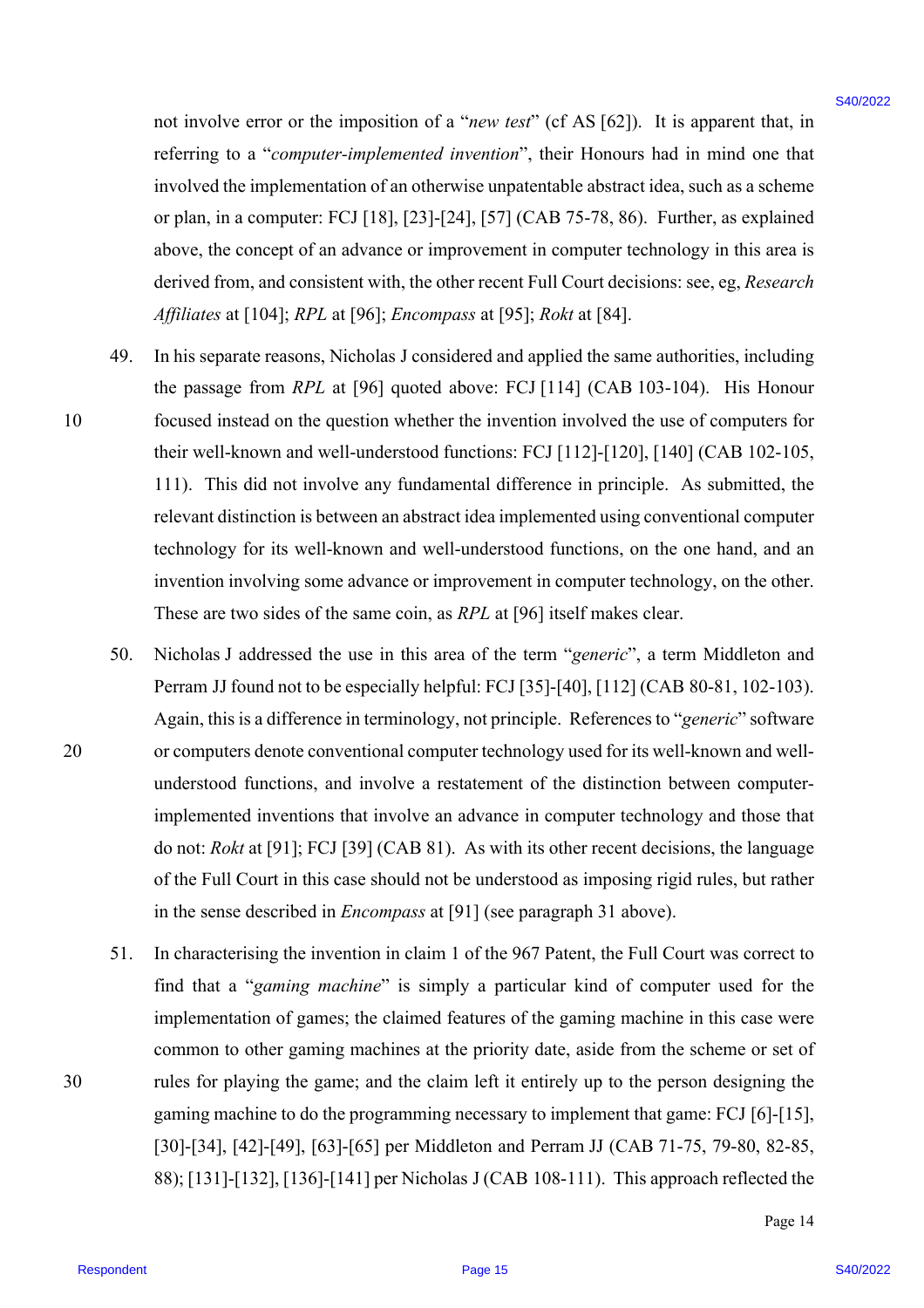need to consider the invention against the background of the common general knowledge, and as a matter of substance, not form, consistently with *Myriad*.

- 52. It may be noted that, in adopting this approach, the Full Court focused on the feature game defined by integers 1.10 to 1.12 of the claim, as distinct from integers 1.7 to 1.12 which also incorporate the base game: eg, FCJ [10]-[12], [54]-[57], [63]-[64] (CAB 73, 86, 88); [136], [141] per Nicholas J (CAB 110-111). This was consistent with the emphasis in the specification on the feature game, including the title of the 967 Patent itself: "*A system and method for providing a feature game*": FCJ [1], [125] (CAB 69, 107). If attention is directed instead to integers 1.7 to 1.12, being the entirety of the scheme or set of rules for 10 playing the game, the same result follows. Either way, the substance of the claimed invention is an unpatentable abstract idea, not a manner of manufacture.
- 53. Middleton and Perram JJ suggested that *Myriad* might appear to warrant an assessment of the invention other than by reference to the claims defining it: FCJ [59]-[62] (CAB 87- 88). The Commissioner respectfully submits that *Myriad* does not stand for such a proposition. Rather, as submitted, it emphasises that the proper characterisation of the claimed invention is to be determined as a matter of substance, not merely by the form of the claim: *Myriad* at [87]-[91], [144]-[145]. It remains necessary to have regard to the whole of the claim, as Middleton and Perram JJ plainly did. The point is that, as *Myriad* demonstrates, and as Aristocrat accepts in this case (see AS [68], [80]), when construing 20 the claim to identify the invention as a matter of *substance*, it may be necessary and legitimate to focus on some aspects of the claimed invention over others. need to consider the investrien appired the bookground of the contron general knowledge,<br>
and an annuar of substance, prodi firm, convelobelly with  $kq\sigma/\omega$  is  $k$  of the matter space.<br>
Thus be meant that, in adequate thi
	- 54. Middleton and Perram JJ were correct to find that the appeal could be resolved on the material before the Full Court and that, in any event, Aristocrat's notice of contention was procedurally misconceived: FCJ [94]-[96] (CAB 96). That Nicholas J would have remitted certain matters to the primary judge does not support any different result: FCJ [143]-[144] (CAB 111-112). This is addressed further in Part VI below.

#### **Response to Aristocrat's submissions**

55. Aristocrat's criticisms of the Full Court should be rejected. In each of its recent decisions, including this case, the Full Court has applied the principles in *NRDC* and *Myriad*, 30 characterising the invention by construing the claim in the light of the specification as a whole and the relevant prior art; and asking whether the invention, as a matter of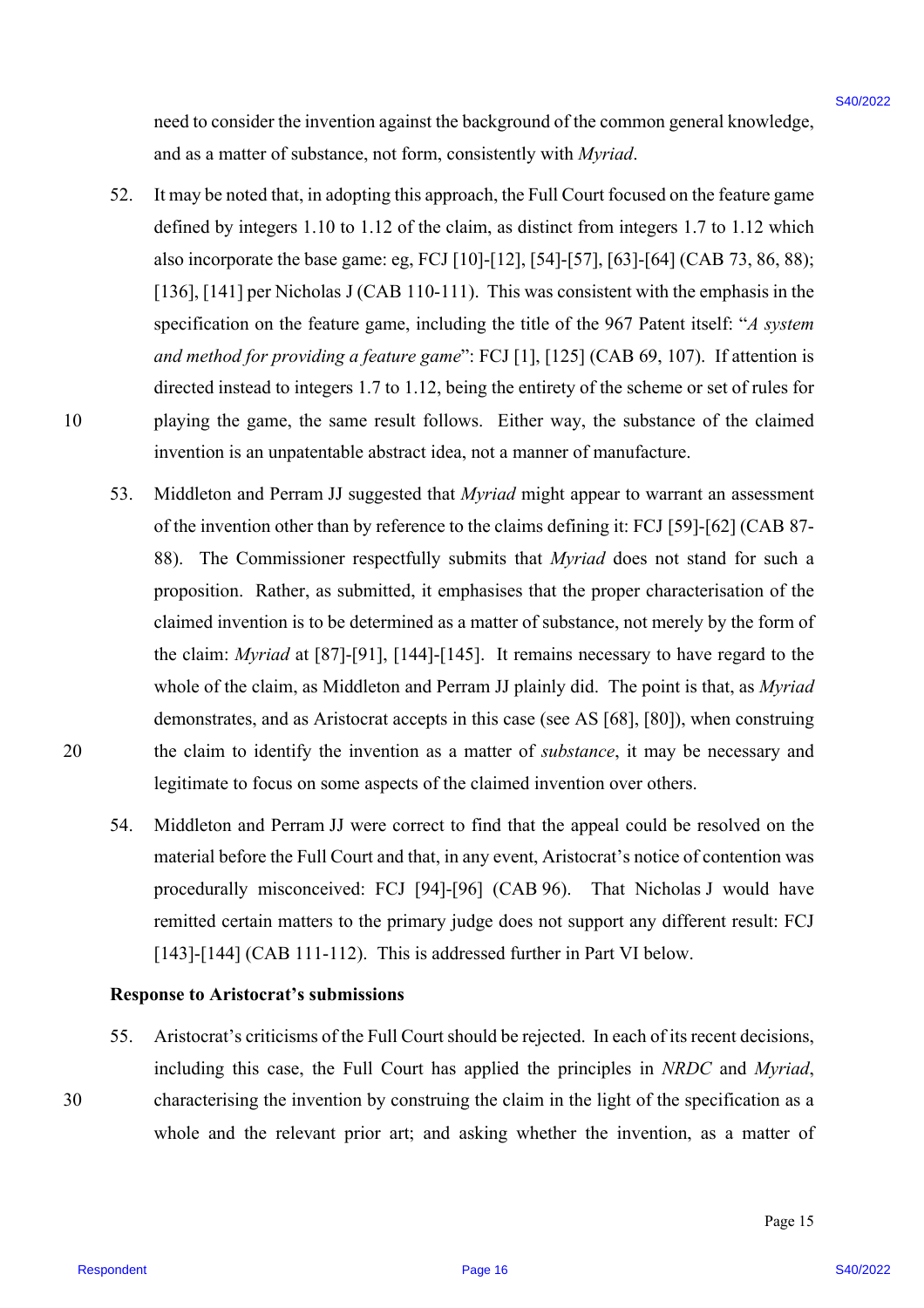substance, not form, was a proper subject of letters patent according to the principles developed for the application of s 6 of the *Statute of Monopolies*.

- 56. While acknowledging that this Court has eschewed any attempt to place "*the fetters of an exact verbal formula*" on the concept of manner of manufacture, Aristocrat seeks to do just that. Citing *NRDC* at 277, it asserts that the "*true concept*" of manner of manufacture has "*two essential qualities*", namely an "*artificially created state of affairs*" which has "*economic significance*": AS [16]. It then seeks to apply this as a necessary and sufficient test: see, eg, AS [20], [87]. As explained in *Myriad*, the language in *NRDC* at 277 does not represent a sufficient or exhaustive statement or definition of the concept of manner 10 of manufacture: see *Myriad* at [20]-[21], [125]-[126], [166]-[167], [272]-[278]. See also *Research Affiliates* at [101]; *RPL* at [116]; *Encompass* at [83]; *Rokt* at [79].
- 57. Aristocrat seeks to avoid this result by contending, in reliance on a comment by Middleton and Perram JJ (FCJ [62]; CAB 87-88), that this case is "*within the existing boundaries of the concept of manner of manufacture*", meaning that the so-called "*NRDC criteria*" will "*ordinarily be sufficient*" on the reasoning in *Myriad* at [28]: AS [18], [20]. However, French CJ, Kiefel, Bell and Keane JJ said "*ordinarily be sufficient*"; and their Honours had just emphasised that an "*artificially created state of affairs of economic significance*" is not the statutory test: *Myriad* at [20]-[21]. Gageler and Nettle JJ and Gordon J made similar observations: *Myriad* at [125]-[126], [166]-[167], [272]-[278]. Further, as *Myriad* 20 shows, an invention must be considered as a matter of substance, not form. The invention here is in substance an unpatentable abstract idea. That is not within the existing boundaries of manner of manufacture, but rather firmly outside them. substance, not form, was a proper subject of leterary parent according to the principles<br>de-de-papel fix the angle<br>de-de-papel fix the Soviet of Notes (Monegardian: 16 of the Sovietic scheme<br>state of the state of the stat
- 58. The Full Court in this case and the other recent decisions did not wrongly inquire into novelty and inventive/innovative step by focusing on some claim integers to the exclusion of others: AS [14(a)], [45], [53], [66], [68], [70], [78], [89]. In each case, the Full Court characterised the invention by construing the claim in the light of the specification as a whole and the relevant prior art, considering the invention as a matter of substance, not form. Concepts such as ingenuity in implementation and improvements in computer technology do not reflect any impermissible overlap with other requirements of the Act. 30 Properly understood, they are part of the Court's assessment of the subject matter of the invention. Nor has the Full Court imposed "*fetters*", "*contrived constraints*" or a "*rigid formula*": AS [14(b)], [32], [47]-[48], [53], [79]-[80]. To the contrary, it has continued the broad and flexible approach outlined in *NRDC* and *Myriad* in the context of computer-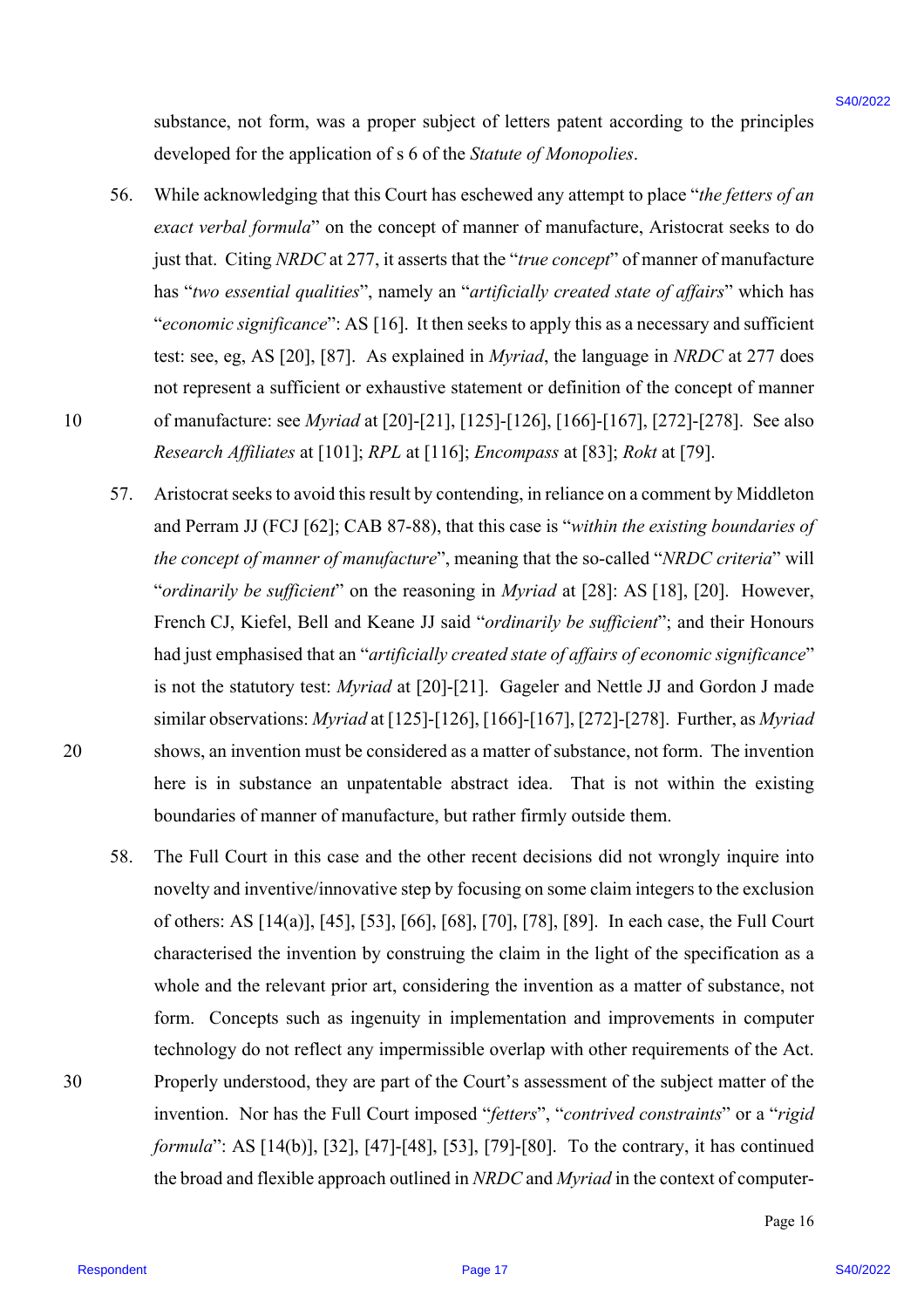implemented inventions. In fact, it was the primary judge's two-stage inquiry in this case (now propounded by Aristocrat in modified form) which was overly narrow and liable to "*reduce the richness of analysis called for*": FCJ [25] (CAB 78).

- 59. Similarly, the Full Court has not wrongly imported concepts from the US and UK cases: AS [14(c)], [35]-[39], [44], [47], [54], [73]. It may be accepted that the statutory context in each jurisdiction is different. But s 18(1A)(a) of the Act, by referring to "*a manner of manufacture within the meaning of section 6 of the Statute of Monopolies*", has left the development of the principles of patentability to the courts, as recognised in *NRDC* and *Myriad*. In this context, it is legitimate to have regard to the approach in other 10 jurisdictions, notwithstanding legislative differences. The decisions on methods of treatment are an example: see *Apotex* at [243]-[275]. Further, the language used by the Full Court should be understood in the sense described in *Encompass* at [91] (see paragraph 31 above), not as importing "*rules*" from other jurisdictions. implemented inventions. In fact, it was the primary judge's two-stage inquity in this case<br>
(row presumated by Aviatocat in watchful form) witch was coverige function<br>
"terfore the relations of molecular in watchful form)
- 60. Reference to other jurisdictions confirms the need for principles that distinguish between patentable inventions and unpatentable abstractions, and recognise that an unpatentable abstract idea does not change its legal character merely because it is implemented by a computer. In Australia, this is addressed by the principles developed by the Full Court and outlined above. The approach in other jurisdictions, while based on different legislation, produces broadly similar results. The UK and New Zealand are examples.<sup>9</sup> 20 Aristocrat's approach risks placing Australia out of step with other jurisdictions.
	- 61. Aristocrat's proposed approach to the assessment of manner of manufacture in this area reflects the primary judge's two-stage inquiry, but with a modification to the "*second*" question: AS [13], [47], [80], [86]. That approach is flawed for the reasons outlined above. The test cannot be bifurcated. In particular, this favours form over substance, by excluding any consideration of the nature of the implementation of the invention in the computer from the "*initial*" question as to whether the claimed invention is a "*mere scheme*". This is reinforced by Aristocrat's assertion that the inquiry can be conducted "*on the face of the specification*", suggesting the exclusion of the prior art, including the common general knowledge, contrary to *Myriad*: AS [47], [59]. See also, by way of

<sup>9</sup> UK: *Patents Act 1977* (UK) s 1(2)(c); *Aerotel Ltd v Telco Holdings Ltd* [2007] RPC 7 at [27]-[49]; *Symbian Ltd v Comptroller General of Patents* [2009] RPC 1 at [48]-[59]; *HTC Europe Co Ltd v Apple Inc* [2013] RPC 30 at [44]-[51], [148]-[152]; *Research Affiliates* at [16]-[45]. NZ: *Patents Act 2013* (NZ) s 11 (and examples therein); *Thomson Reuters Enterprise Centre GmbH* [2020] NZIPOPAT 7 at [13]-[22], [37], [41]-[47], [54]-[56].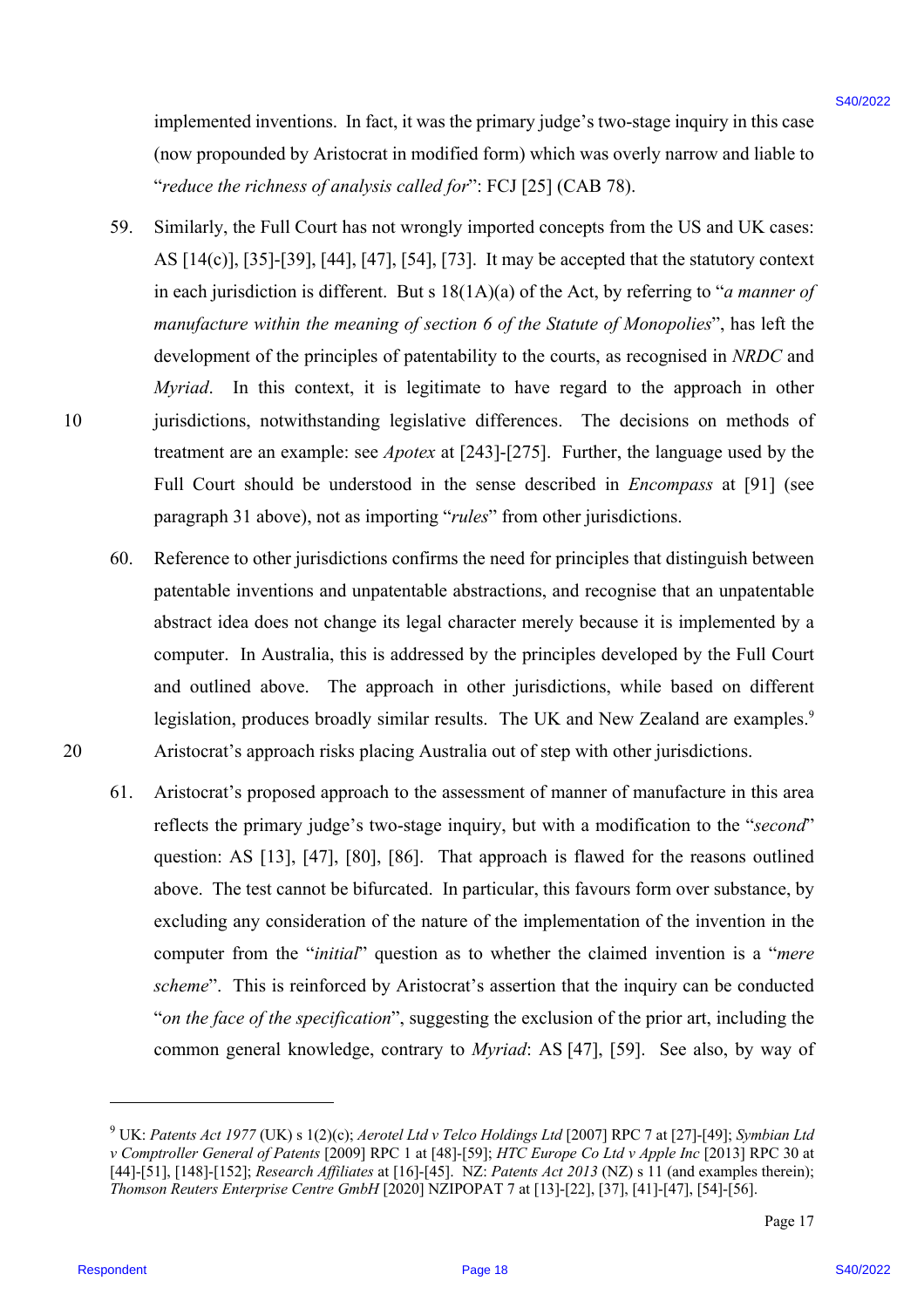example, Aristocrat's criticisms of the decision in *Rokt*, which emphasise form over substance: AS [49]-[52]. Moreover, although Aristocrat does not explicitly state whether it contends that the claimed inventions in each of *Research Affiliates*, *RPL*, *Encompass* and *Rokt* ought to have been found to be patentable, that appears to be the import of its submissions. Ultimately, it does not propound a workable approach.

- 62. Putting aside those difficulties, Aristocrat accepts that it is necessary to assess whether a computer-implemented invention is a "*mere scheme*" (AS [47], [80]) and contends that "*the criterion for determining the 'substance' of a claimed invention is those aspects which give the claimed invention utility in a field of economic endeavour*" (AS [68], [86]). 10 Thus it accepts that it may be necessary and legitimate to focus on some "*aspects*" of the invention over others. If *properly applied* to this case, these criteria lead to the conclusion that the claimed invention is not a manner of manufacture. The asserted economic utility of the invention does not reside in the standard hardware and software components recited in the claim which were common to other conventional gaming machines at the priority date (see paragraph 8 above). It resides in the scheme or rules of the game defined by integers 1.7 to 1.12, including the feature game in integers 1.10 to 1.12. That is what is said to "*enhance player enjoyment*" (967 Patent p 1.15; ABFM 7).
- 63. The earlier decisions dealing with gaming machines cited by Aristocrat pre-dated *Myriad*, *RPL*, *Encompass* and *Rokt*; did not involve any detailed consideration of the principles 20 outlined above; and of course, turned on their own facts and the arguments presented: see AS [30]-[31], [69]; PJ [77], [81], [103] (CAB 28-30, 36); FCJ [66]-[86], [121]-124] (CAB 88-94, 106). Similarly, *CCOM*, decided in 1994, should be understood in context, not as laying down any rigid test: *Myriad* at [20]-[21]; *RPL* at [117]; *Encompass* at [84]- [86], [89]-[90]; *Rokt* at [79]. Further, as the Full Court recently observed in *Repipe Pty Ltd v Commissioner of Patents* (2021) 164 IPR 1 at [9], the invention in *CCOM* can broadly be characterised as an improvement in computer technology. In more recent years, a proliferation of patents involving the deployment of conventional computer technology, as exemplified by the recent Full Court decisions, has seen the continued development of the principles in this context. This has been necessary, given the ease 30 with which an unpatentable abstract idea can, in the context of computer implementation, "*appear to be dressed in the clothes of invention*": *Rokt* at [74]. example, Aristocmu's entitlessme of the decision in Roke, which emphasise form over<br>
salvatores AS [90]:[32]. Moreove, sithough Avistochui disc was the spherid value where<br>
it contends that the sithinged responsents of th
	- 64. Finally, the analogy drawn by Aristocrat and the primary judge with an "*old-fashioned*" mechanical gaming machine implementing the same game is of limited assistance: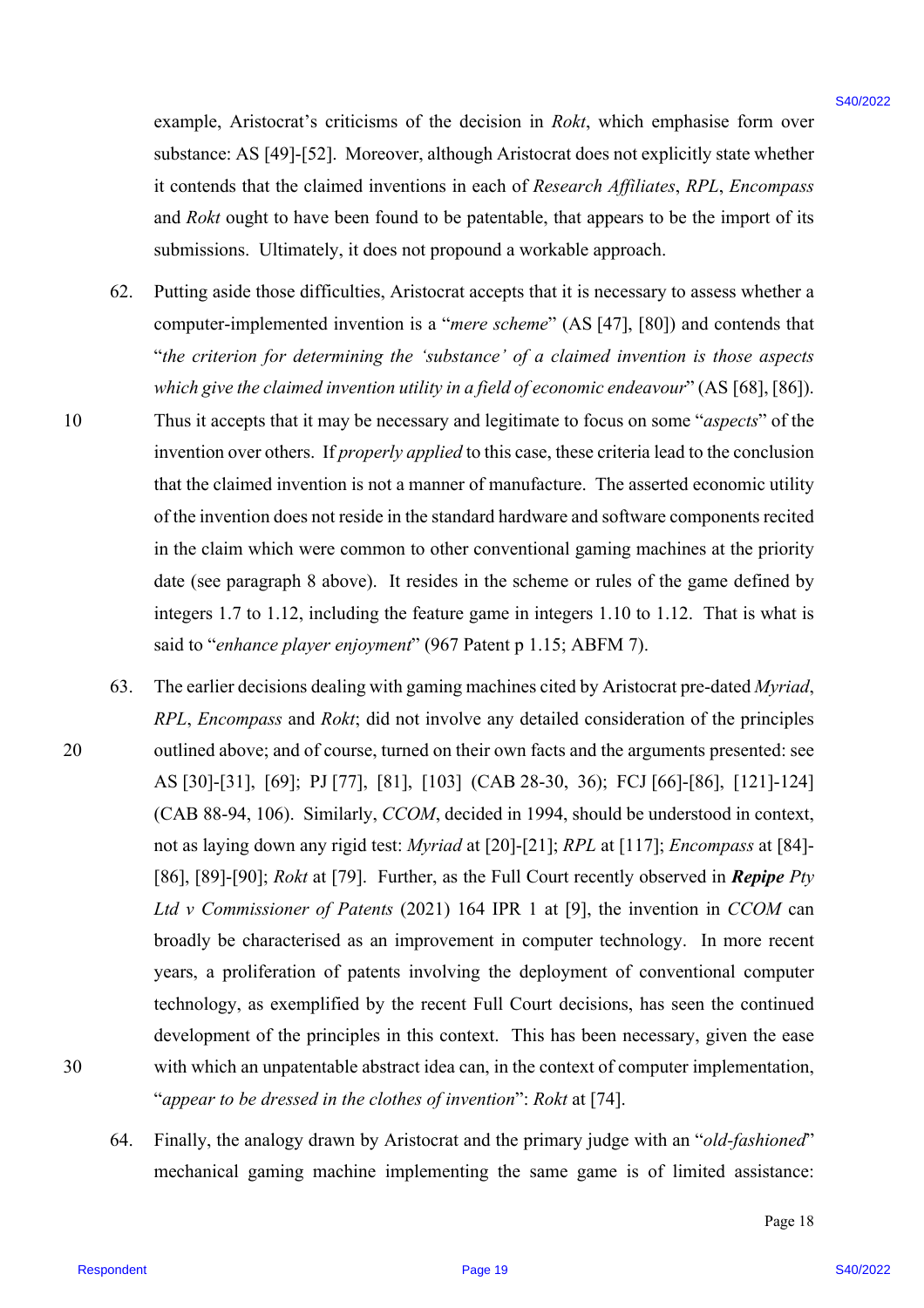AS [84]; PJ [102] (CAB 36); see also AS [27], citing *CCOM* at 291C. It is not possible to compare inventions in the abstract; one needs to have regard to the words of the claim in question and the context in which they appear. A claim to an "*old-fashioned*" gaming machine implementing the same game would need to define, as integers of the claim, the particular mechanical features that would enable the invention to work. If it did, it would likely be a manner of manufacture. If it did not, it may well properly be characterised as an abstract idea or scheme for playing a game, just as is the case here.

#### **Response to interveners' submissions**

- 65. IPTA and FICPI misstate the effect of the Full Court's reasons. Inventions in other fields 10 of technology are not excluded merely because they involve the use of computers, and the Commissioner does not propound such an approach. As submitted, Middleton and Perram JJ, in referring to a "*computer-implemented invention*", evidently had in mind one that involved the implementation of an otherwise unpatentable abstract idea: FCJ [18], [23]-[24], [57] (CAB 75-78, 86). That is the context in which the notion of an improvement in computer technology was raised in each of *Research Affiliates* at [104], *RPL* at [96], *Encompass* at [95] and *Rokt* at [84]. The same applies here.
- 66. Such an approach is also consistent with Australia's international obligations. Art 27(1) of the TRIPS Agreement provides that patents shall be available for "*inventions*" without discrimination as to field of technology. The TRIPS Agreement does not define what 20 constitutes an "*invention*". However, in giving effect to Art 27(1), Parliament has imposed a requirement that an "*invention*" be a manner of manufacture: s 18(1A)(a). The validity of that requirement is not in dispute. A claimed "*invention*" which is in substance an abstract idea is not, and has never been, a manner of manufacture, and falls outside the operation of Art 27(1). Accordingly, no issue of discrimination arises. The same point may be made in relation to the Australia-US Free Trade Agreement. AS [84]: PJ [102] (CAR 36): see also AS [27], exing CCOM at 291C. It is not possible<br>to compute three-totion in the dotters, con accel to be the weak of the words of the dotters<br>in quasitom and the context in which they a
- 67. The Commissioner does not commend IPTA's proposed approach. It emphasises the form of the claim and eschews the need to have regard to the substance of the invention, contrary to *Myriad*; apparently, even the invention claimed in *Research Affiliates* (cited with approval in *Myriad* at [145] on this very point) would be patentable: see IPTA's 30 submissions at [34]-[36]. IPTA's assertion of a "*deleterious effect*" on the prosecution and grant of patents should be understood in this light. There is nothing deleterious about the refusal of patents which are in substance for abstract ideas. IPTA also cites fresh evidence in support of its proposed submissions, which is impermissible.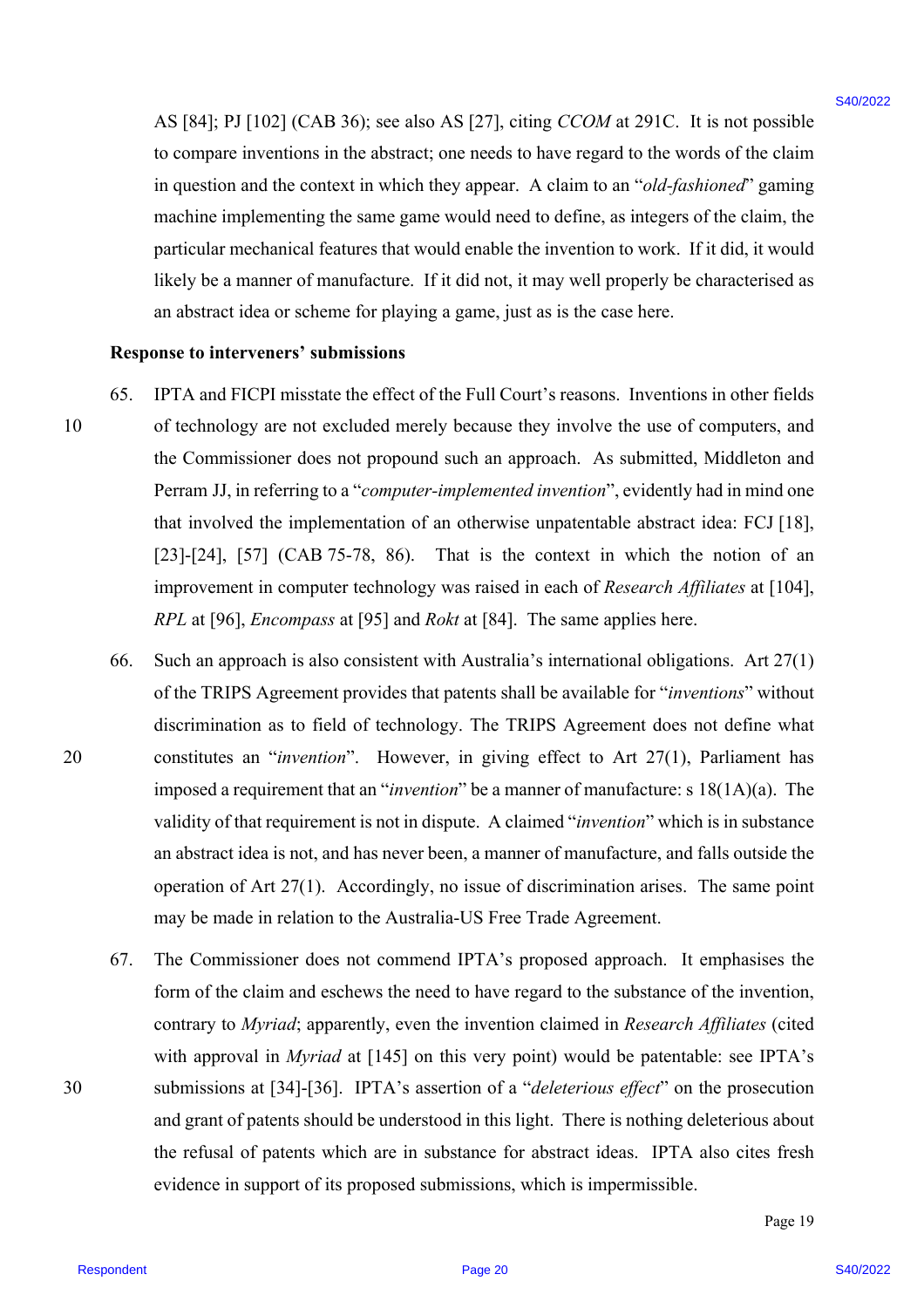- 68. The end point of FICPI's argument is that the US position is not an appropriate reference point: FICPI's submissions at [42]. The Commissioner does not deploy the US position as a "*reference point*". The uncertainty FICPI asserts has arisen under the Supreme Court's approach – if indeed that be the case – does not apply here. The above principles are clear. The recent decision in *Repipe* provides an example. Further, Australia is not "*out of step with every other jurisdiction around the world*": at [43]. As submitted, the above approach produces results broadly consistent with other jurisdictions.
- 69. Insofar as IPTA and FICPI otherwise echo Aristocrat's submissions, the Commissioner's response is set out above. The appeal should be dismissed with costs.

#### 10 **PART VI ARGUMENT ON NOTICE OF CONTENTION**

- 70. For the avoidance of doubt, the Commissioner has filed a notice of contention (CAB 135). Ground  $1(a)$  reflects the approach in Part V above. Ground  $1(b)$  is an alternative, which picks up additional matters referred to by Nicholas J: FCJ [141]-[143] (CAB 111-112). The Commissioner's primary submission is that there is no need to consider these matters. If, as submitted, the invention is in substance an abstract idea, being a scheme or set of rules for playing a game, implemented using conventional computer technology for its well-known and well-understood functions, it is not a manner of manufacture. 68. The end point of HCPI's argument is thus the US positions is not an uppropriate reference<br>point. HCPI's and the content in EQ1. The Constraint of HCPI and "influence in the point of the Shoption<br>contribution and EQ1.
- 71. Aristocrat has not submitted that the patentability of the invention can be sustained on the basis that it involves what Nicholas J referred to as a "*technical contribution*" in the field 20 of gaming technology, or otherwise identified any *patentable* advance in that field. The Courts below made no such finding, and the evidence did not support it. The only "*contribution*" identified, by reference to the substance of the claimed invention, resided in the scheme or rules of the game itself, and was not technical in nature.

#### **PART VII ESTIMATE OF TIME**

72. The Commissioner estimates that about 3 hours may be required for her oral argument.

Dated: 11 May 2022

 $\sum_{i=1}^n\frac{1}{i!}\sum_{j=1}^n\frac{1}{j!}\sum_{j=1}^n\frac{1}{j!}\sum_{j=1}^n\frac{1}{j!}\sum_{j=1}^n\frac{1}{j!}\sum_{j=1}^n\frac{1}{j!}\sum_{j=1}^n\frac{1}{j!}\sum_{j=1}^n\frac{1}{j!}\sum_{j=1}^n\frac{1}{j!}\sum_{j=1}^n\frac{1}{j!}\sum_{j=1}^n\frac{1}{j!}\sum_{j=1}^n\frac{1}{j!}\sum_{j=1}^n\frac{1}{j!}\sum_{j=1}^n\frac{$ 

**C Dimitriadis SC** +61 2 9930 7944 cd@nigelbowen.com.au

**E E Whitby** + 61 2 9930 7968 ewhitby@nigelbowen.com.au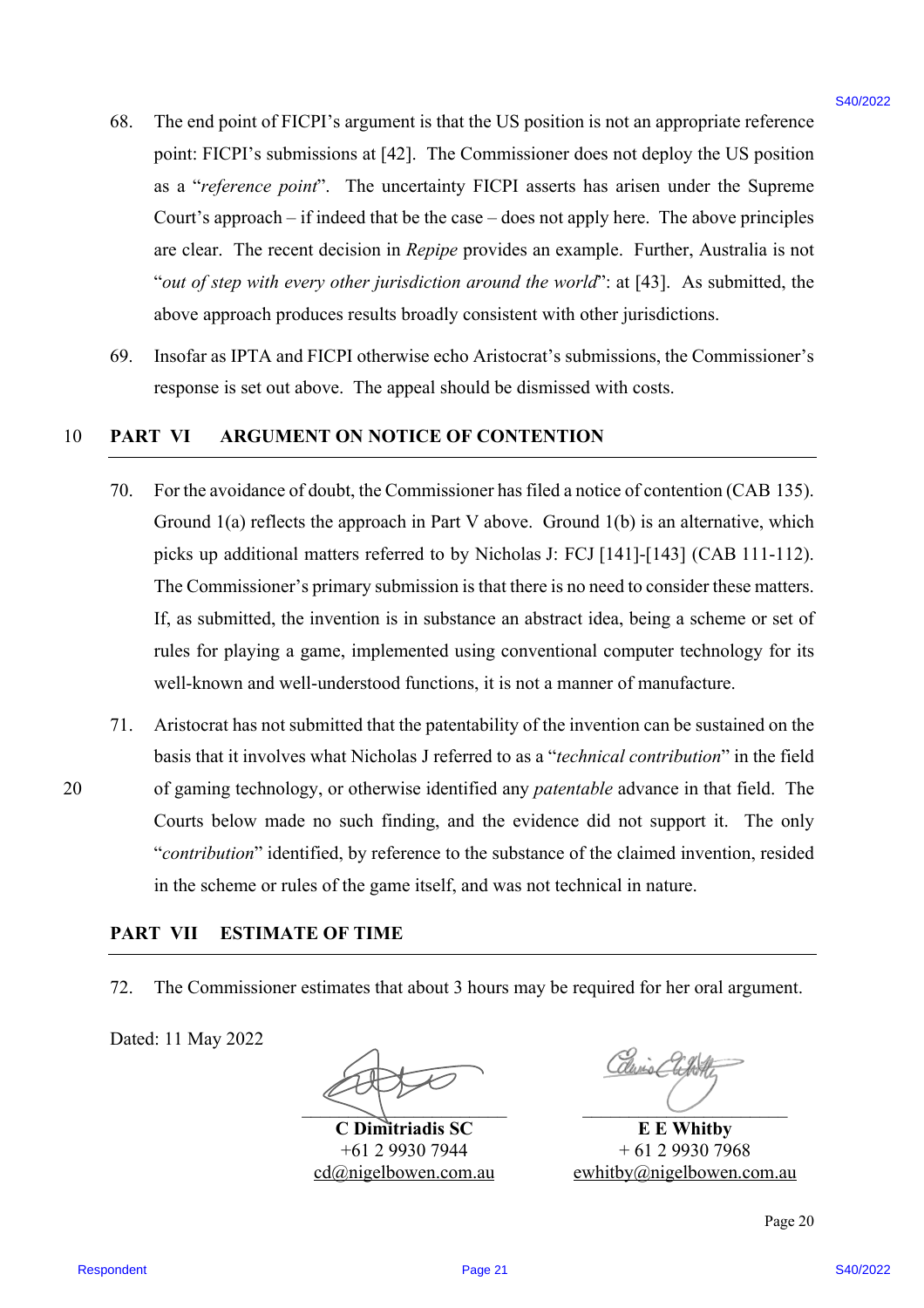#### **ANNEXURE**

#### **RELEVANT STATUTORY PROVISIONS**

#### *PATENTS ACT 1990* **(CTH) (As at 11 May 2022)**

#### **18 Patentable inventions for the purposes of a standard patent**

(1) Subject to subsection (2), an invention is a patentable invention for the purposes of a standard patent if the invention, so far as claimed in any claim:

(a) is a manner of manufacture within the meaning of section 6 of the Statute 10 of Monopolies; and

> (b) when compared with the prior art base as it existed before the priority date of that claim:

- (i) is novel; and
- (ii) involves an inventive step; and
- (c) is useful; and

(d) was not secretly used in the patent area before the priority date of that claim by, or on behalf of, or with the authority of, the patentee or nominated person or the patentee's or nominated person's predecessor in title to the invention.

20 *Patentable inventions for the purposes of an innovation patent* 

(1A) Subject to subsections (2) and (3), an invention is a patentable invention for the purposes of an innovation patent if the invention, so far as claimed in any claim:

(a) is a manner of manufacture within the meaning of section 6 of the Statute of Monopolies; and

(b) when compared with the prior art base as it existed before the priority date of that claim:

- (i) is novel; and
- (ii) involves an innovative step; and
- (c) is useful; and

30 (d) was not secretly used in the patent area before the priority date of that claim by, or on behalf of, or with the authority of, the patentee or nominated person or the patentee's or nominated person's predecessor in title to the invention. **RELEVANT STATUTORY PROVISIONS**<br> **RELEVANT STATUTORY PROVISIONS**<br> **PATENTS AT 1999** (C111) (As at 11 Miny 2022)<br>
18<br> **Photometric S40 (Photometric S40** and method patent<br>
(1) Suister to subsective (2), an investigate is a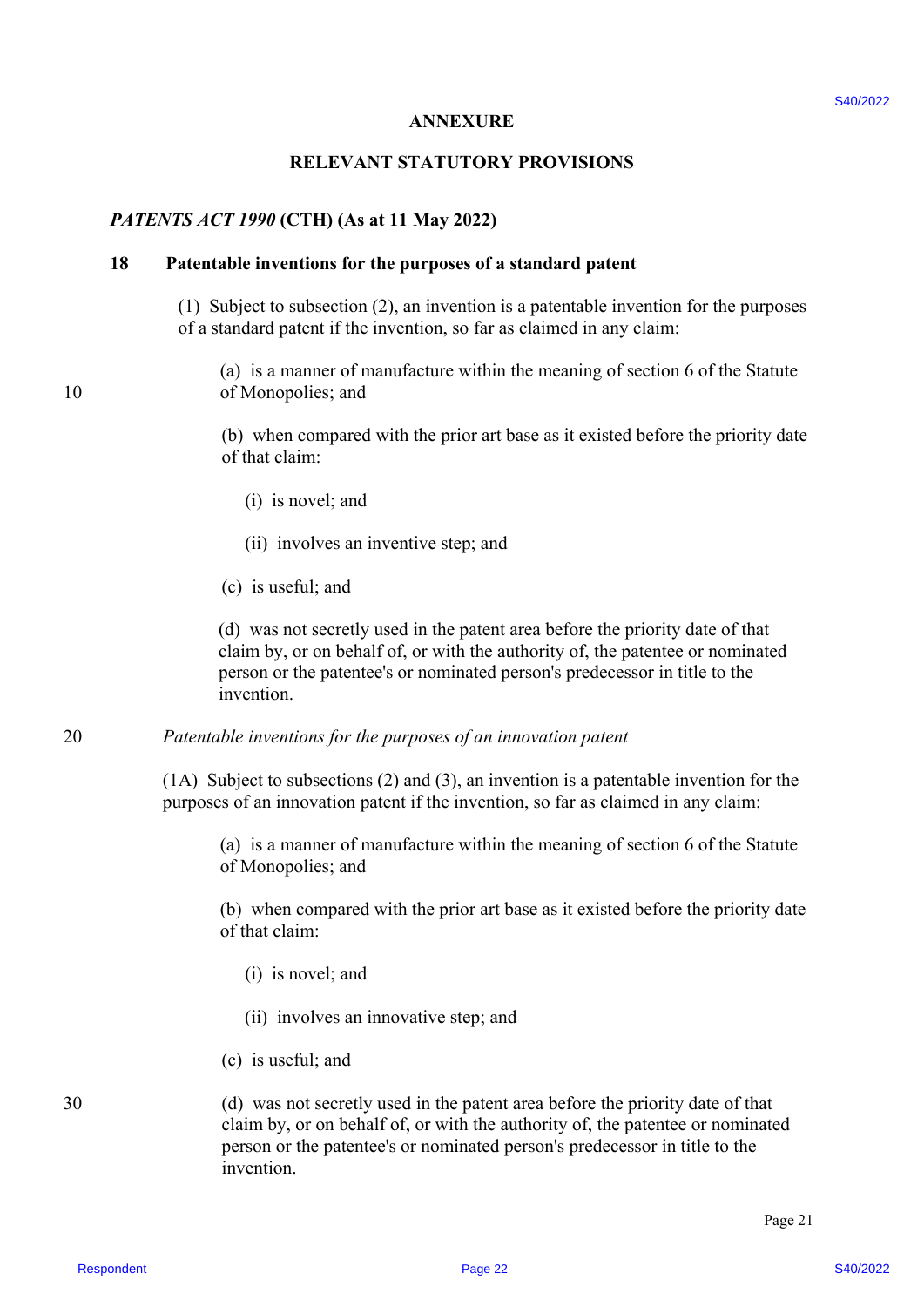(2) Human beings, and the biological processes for their generation, are not patentable inventions.

#### *Certain inventions not patentable inventions for the purposes of an innovation patent*

(3) For the purposes of an innovation patent, plants and animals, and the biological processes for the generation of plants and animals, are not patentable inventions.

(4) Subsection (3) does not apply if the invention is a microbiological process or a product of such a process.

[*Note: see also sections 7 and 9.]* 

#### *STATUTE OF MONOPOLIES 1623* **(UK) (As at 11 May 2022)**

#### 10 **VI Proviso for future Patents for 14 Years or less, for new Inventions.**

Provided alsoe That any Declaracion before mencioned shall not extend to any tres Patents and Graunt of Privilege for the tearme of fowerteene yeares or under, hereafter to be made of the sole working or makinge of any manner of new Manufactures within this Realme, to the true and first Inventor and Inventors of such Manufactures, which others at the tyme of makinge such tres Patents and Graunts shall not use, soe as alsoe they be not contrary to the Lawe nor mischievous to the State, by raisinge prices of Commodities at home, or hurt of Trade, or generallie inconvenient; the said fourteene yeares to be from the date of the first tres Patents or Grant of such priviledge hereafter to be made, but that the same shall be of such force as they should be if this Act had never byn made, and of none other. (2) Harman behaps, and the biological processes for their generation, are<br>not particularly therestically constrained by the purposite of on two systems<br>of Correlation (3) For the page 24 state of the particular pattern pl

#### 20 *PATENTS ACT 1977* **(UK) (As at 11 May 2022)**

#### **1 Patentable inventions.**

(1) A patent may be granted only for an invention in respect of which the following conditions are satisfied, that is to say—

(a) the invention is new;

(b) it involves an inventive step;

(c) it is capable of industrial application;

(d) the grant of a patent for it is not excluded by subsections (2) and (3) below;

and references in this Act to a patentable invention shall be construed accordingly.

(2) It is hereby declared that the following (among other things) are not inventions 30 for the purposes of this Act, that is to say, anything which consists of—

(a) a discovery, scientific theory or mathematical method;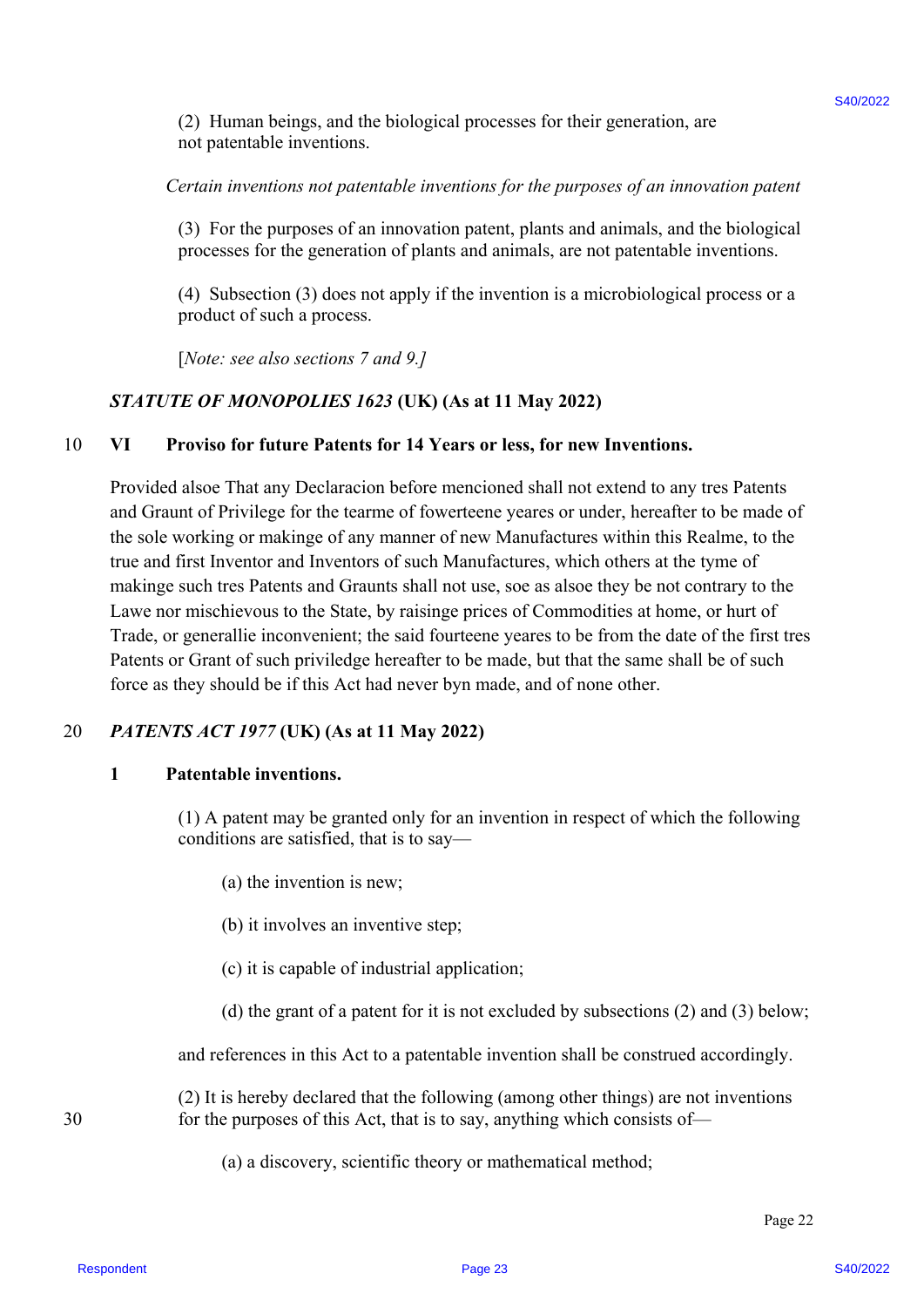(b) a literary, dramatic, musical or artistic work or any other aesthetic creation whatsoever;

(c) a scheme, rule or method for performing a mental act, playing a game or doing business, or a program for a computer;

(d) the presentation of information; but the foregoing provision shall prevent anything from being treated as an invention for the purposes of this Act only to the extent that a patent or application for a patent relates to that thing as such.

(3) A patent shall not be granted for an invention the commercial exploitation of which would be contrary to public policy or morality.

10 (4) For the purposes of subsection (3) above exploitation shall not be regarded as contrary to public policy or morality only because it is prohibited by any law in force in the United Kingdom or any part of it.

> (5) The Secretary of State may by order vary the provisions of subsection (2) above for the purpose of maintaining them in conformity with developments in science and technology; and no such order shall be made unless a draft of the order has been laid before, and approved by resolution of, each House of Parliament.

#### *PATENTS ACT 2013* **(NZ) (As at 11 May 2022)**

#### **11 Computer programs**

(1) A computer program is not an invention and not a manner of manufacture for the 20 purposes of this Act.

> (2) Subsection (1) prevents anything from being an invention or a manner of manufacture for the purposes of this Act only to the extent that a claim in a patent or an application relates to a computer program as such.

> (3) A claim in a patent or an application relates to a computer program as such if the actual contribution made by the alleged invention lies solely in it being a computer program.

#### **Examples**

#### *A process that may be an invention*

A claim in an application provides for a better method of washing clothes when using an 30 existing washing machine. That method is implemented through a computer program on a computer chip that is inserted into the washing machine. The computer program controls the operation of the washing machine. The washing machine is not materially altered in any way to perform the invention. (b) a lineary, denoted for antistic vock or my other assistance of any other assistance of the action of the page 240.<br>
(c) a scheme, roti or anceled for performing a month act, physing a genus or<br>
doing those interests o

The Commissioner considers that the actual contribution is a new and improved way of operating a washing machine that gets clothes cleaner and uses less electricity.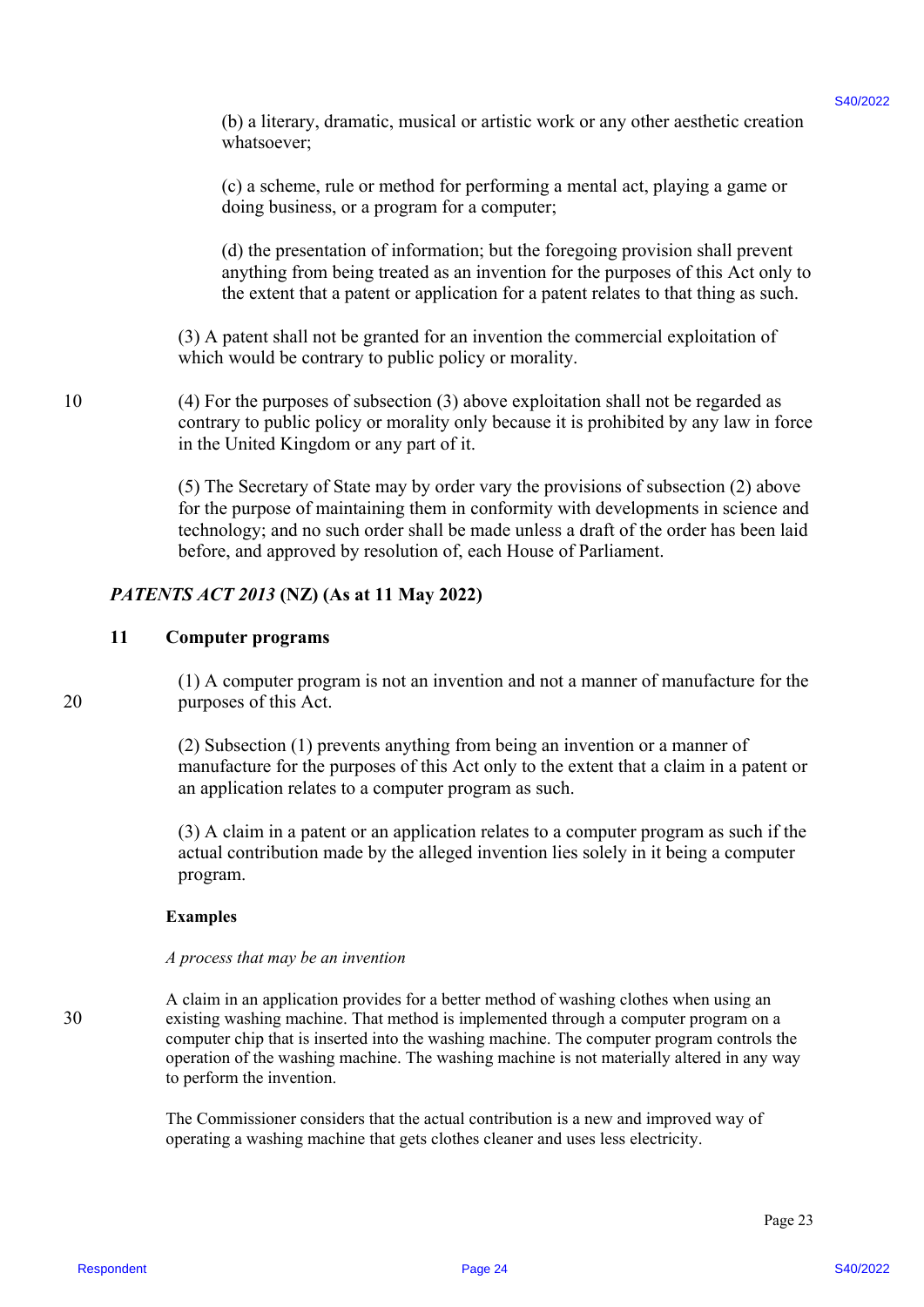While the only thing that is different about the washing machine is the computer program, the actual contribution lies in the way in which the washing machine works (rather than in the computer program per se). The computer program is only the way in which that new method, with its resulting contribution, is implemented. While the only that the statical statical statical consistent and the consistent of the statical consistent and the statical constraints in the computer properties. The computer properties in the computer properties of th

The actual contribution does not lie solely in it being a computer program. Accordingly, the claim involves an invention that may be patented (namely, the washing machine when using the new method of washing clothes).

*A process that is not an invention* 

An inventor has developed a process for automatically completing the legal documents 10 necessary to register an entity.

> The claimed process involves a computer asking questions of a user. The answers are stored in a database and the information is processed using a computer program to produce the required legal documents, which are then sent to the user.

The hardware used is conventional. The only novel aspect is the computer program.

The Commissioner considers that the actual contribution of the claim lies solely in it being a computer program. The mere execution of a method within a computer does not allow the method to be patented. Accordingly, the process is not an invention for the purposes of the Act.

(4) The Commissioner or the court (as the case may be) must, in identifying the actual 20 contribution made by the alleged invention, consider the following:

> (a) the substance of the claim (rather than its form and the contribution alleged by the applicant) and the actual contribution it makes:

(b) what problem or other issue is to be solved or addressed:

(c) how the relevant product or process solves or addresses the problem or other issue:

(d) the advantages or benefits of solving or addressing the problem or other issue in that manner:

(e) any other matters the Commissioner or the court thinks relevant.

(5) To avoid doubt, a patent must not be granted for anything that is not an invention 30 and not a manner of manufacture under this section.